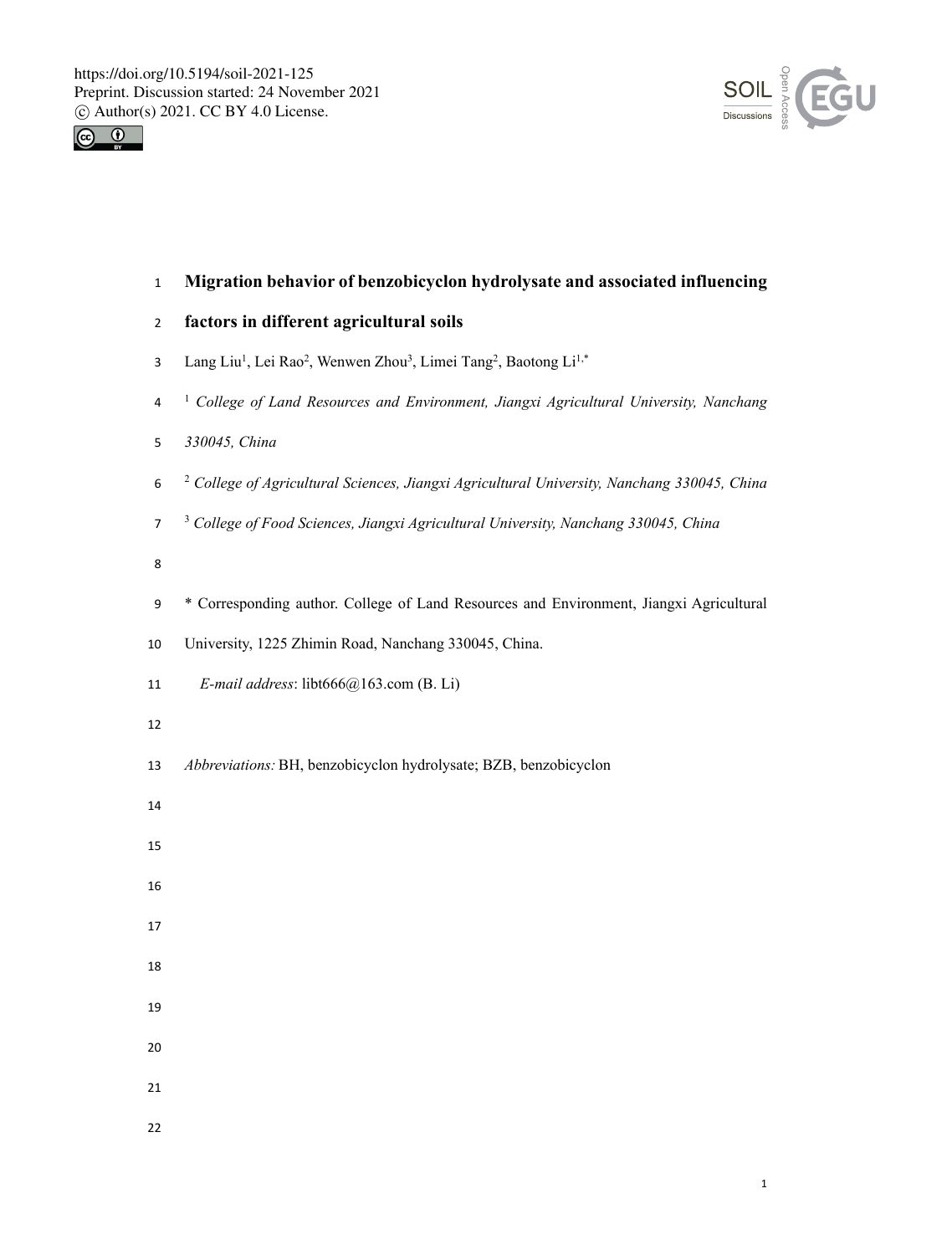



# **Abstract**

| 24 | Benzobicyclon is a triketone pro-herbicide that needs to be hydrolyzed to form an active                 |
|----|----------------------------------------------------------------------------------------------------------|
| 25 | compound benzobicyclon hydrolysate (BH). This study aimed to investigate the migration                   |
| 26 | behavior of BH in different types of agricultural soil and the associated influencing factors.           |
| 27 | Soil thin-layer chromatography and column leaching tests were used to study the migration                |
| 28 | behavior of BH in these soils. Based on the mobility retention factor ( $R_f = 0.34{\text -}0.90$ ), the |
| 29 | mobility of BH in thin soil layers was ranked in the order Lixisols > Anthrosols > Ferralsols >          |
| 30 | Phaeozems. The $R_f$ value of BH was linearly positively correlated with soil sand content and           |
| 31 | pH, and negatively correlated with other physical and chemical properties of soil. BH was                |
| 32 | difficult to leach in Phaeozems, less difficult to leach in Ferralsols, and easy to leach in             |
| 33 | Anthrosols and Lixisols. Increasing the BH dosage and rainfall amount or adding humic acid               |
| 34 | and anionic (dodecyl benzene sulfonic acid) or nonionic (Tween-80) surfactant blocked BH                 |
| 35 | migration in soil columns. In contrast, increasing the leaching solution pH and adding cationic          |
| 36 | surfactant (cetyl trimethyl ammonium bromide) promoted BH migration in soil columns. BH                  |
| 37 | application has a low risk of groundwater pollution in Phaeozems and Ferralsols, but poses a             |
| 38 | potential threat to groundwater in Anthrosols and Lixisols.                                              |

- *Keywords:* Benzobicyclon hydrolysate; Herbicide; Leaching; Migration; Soil thin-layer chromatography
- 
- 
- 
-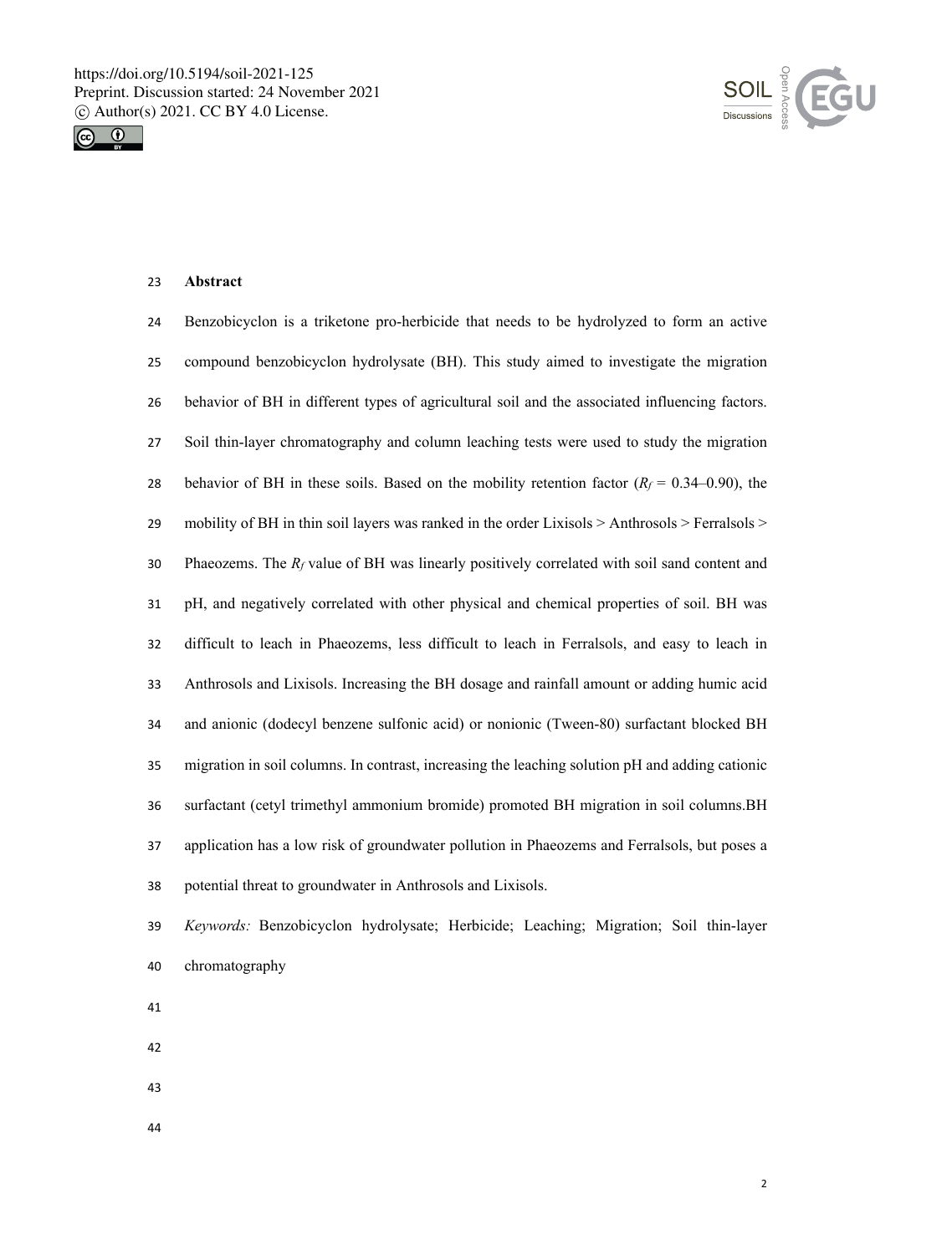



## **1. Introduction**

 In rice production, the presence of weeds is a serious problem for rice crop growth and high food yields, because weeds and rice plants coexist in paddy fields and compete for resources such as nutrients, light, and growth space (Fartyal et al. 2018). Methods for controlling weeds in paddy fields mainly include manual and mechanical weeding, cropping systems, cultivation measures, and herbicides. In particular, the application of herbicides is effective, economical, time-saving, and labor-saving, and has become the most important control method in the integrated weed management system of paddy fields (Powles &Yu 2010). Although the widespread application of herbicides has increased crop yields, the spread of herbicide residues in the environment also leads to environmental pollution and threatens human health (Carvalho 2017). The environmental behavior of the herbicide in soil includes migration, adsorption, desorption, degradation, and crop absorption, which are the key processes influencing the final fate of the herbicide in the environment (Liu et al. 2020). Because the amount of herbicides directly acting on crop targets is limited, most of them will enter the paddy soil, herbicide residues migrate and diffuse into the water environment of paddy fields, infiltrating the soil and possibly polluting groundwater (Morrissey et al. 2015). Therefore, studying the migration behavior of herbicide residues in the soil is of great significance for the safety evaluation of herbicides, prevention and control of environmental pollution, and protection of human health.

 Herbicide leaching in soil (movement performance) refers to the movement of herbicides vertically downwards along with the soil profile with infiltration water. As leaching is an important process influencing the migration and final fate of herbicides in the soil–water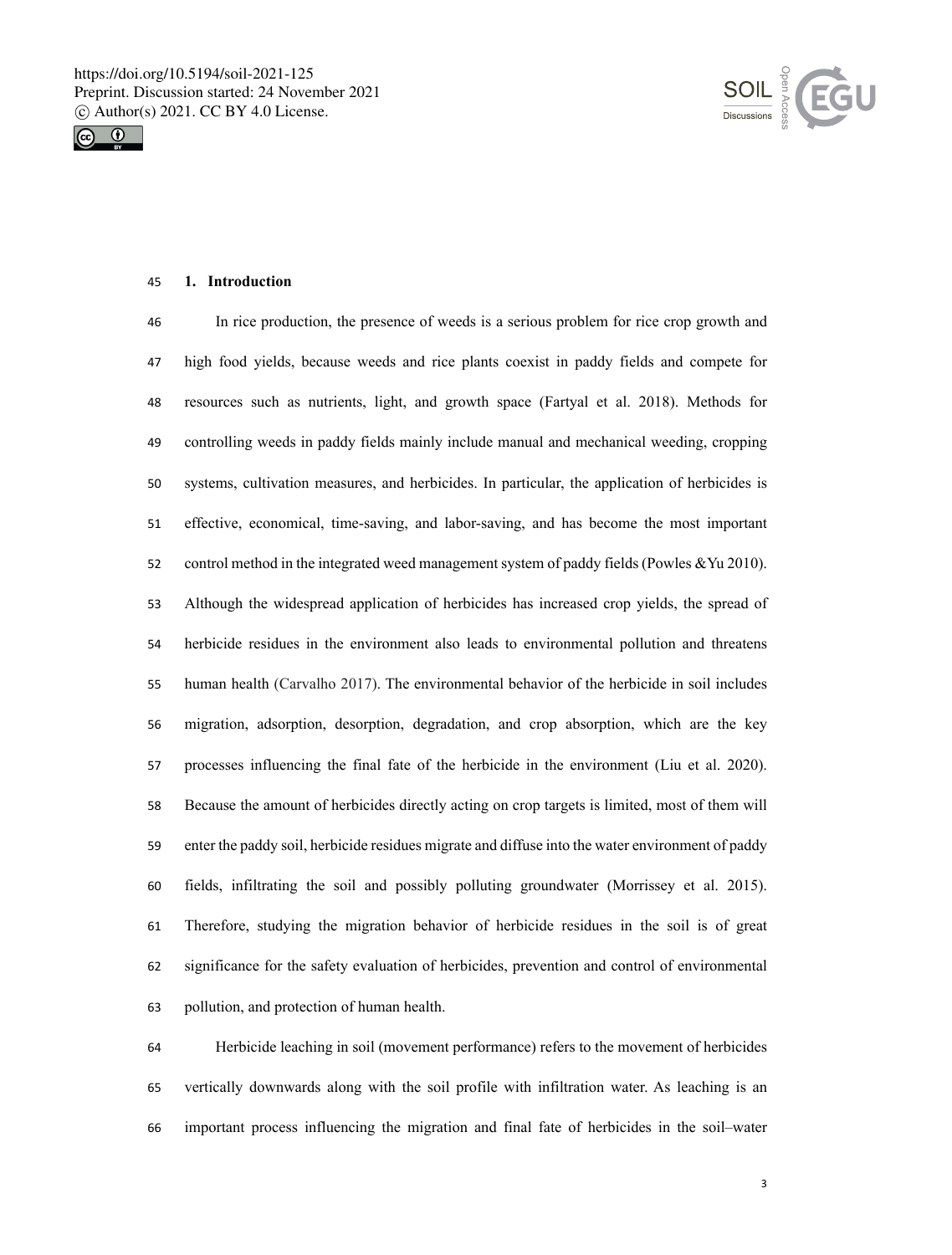



 system, evaluating whether herbicides will enter the groundwater and cause environmental pollution is critical (Younes &Galalgorchev 2000). Studying the migration behavior of herbicides in soil from an environmental safety perspective can provide insight into their potential impact on groundwater quality, which has implications regarding the application of necessary restrictions on the scope and intensity of herbicide application (Sabale et al. 2015). Many factors influence the migration behavior of herbicides in the soil, including the properties of the herbicide and soil, the herbicide application methods and dosages, and environmental factors (Kumari et al. 2020). Generally, herbicides with higher water solubility are much easier to migrate in soil (Konstantinou et al. 2001). The soils with distinctly different properties also affect herbicide migration. For example, the migration capacity of herbicides is proportional to the soil organic matter content (Muhammad Ashraf et al. 2012). Furthermore, the application dosage of herbicides influences their leaching and migration behavior in soil. Additionally, after herbicides are applied to agricultural soil, they can easily migrate to groundwater through rainfall or irrigation water (Laabs et al. 2000). Surfactants are also important parts of herbicide preparation (Wang et al. 2017) and can be divided into cationic, anionic, and nonionic surfactants according to whether they dissociate in water to generate ions (Alwadani &Fatehi 2018). As groundwater is a major source of drinking water and irrigation water, understanding the migration behavior of herbicides in soil under the influence of various factors is important. Benzobicyclon (BZB) is a bicyclooctane triketone herbicide developed by SDS Biotech KK (Japan) in 1992. This herbicide inhibits the activity of *p-*hydroxyphenylpyruvate dioxidase and affects the synthesis of plastoquinone, thereby influencing the biosynthesis of carotenoids and causing leaves chlorosis(Van Almsick 2009). Owing to its broad spectrum and high activity,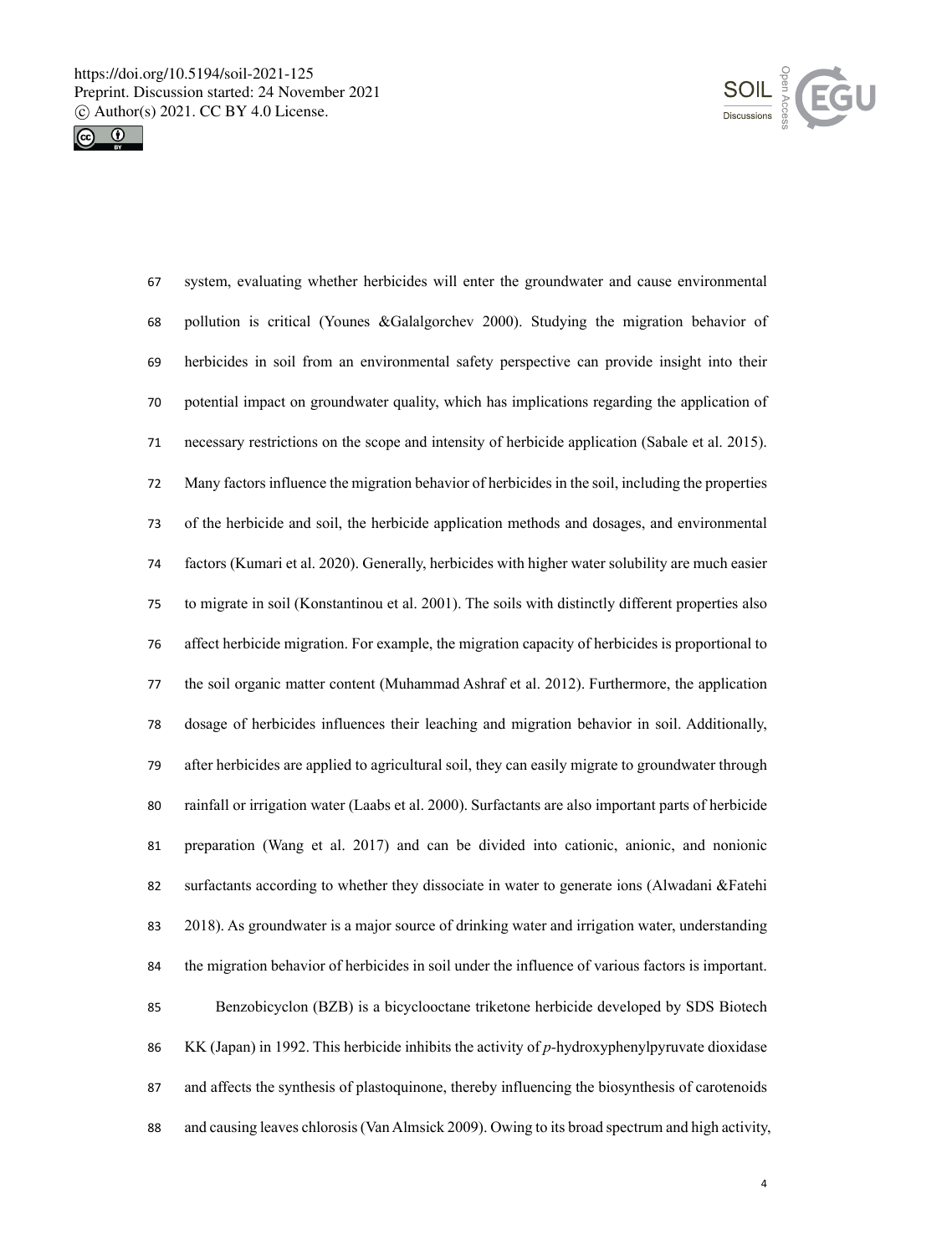



 BZB has been widely used to control annual weeds, sedges, gramineous weeds, and broadleaf weeds in paddy fields globally (Brabham et al. 2019, McKnight et al. 2018). As a pro-herbicide, BZB itself is inactive, but is rapidly hydrolyzed in flooded paddy fields to become its active form with herbicidal activity, benzobicyclon hydrolysate (BH) (Williams &Tjeerdema 2016). Previous studies have shown that BH has high hydrolytic stability and solubility in water, with 94 a half-life greater than 1 year (25 °C), while the solubility of BH increases with increasing solution pH (Williams et al. 2017). Furthermore, different agricultural soils have different BH adsorption values (Willett et al. 2020). These physical properties might lead to the BH leaching into groundwater or other water bodies, posing a huge environmental risk. The adsorption and desorption behavior of BH in soil has been reported (Willett et al. 2020). However, its leaching and migration in soil and associated influencing factors have not been explored.

 Therefore, this study investigated the migration behavior of BH and associated influencing factors in different agricultural soils using thin-layer chromatography and column leaching tests. This study aimed to analyze the migration characteristics of BH in four different types of soil, quantify the relationship between BH migration and the soil physicochemical properties (soil texture, cation exchange capacity, pH, and organic matter content), and evaluate the influence of environmental factors (rainfall amount, solution pH, and BH solubility), humic acid, and surfactants on BH migration in these soils. The results will provide useful data for the rational application, safety evaluation, and risk assessment of herbicides in the rice production system.

#### **2. Materials and methods**

*2.1 Soil sampling*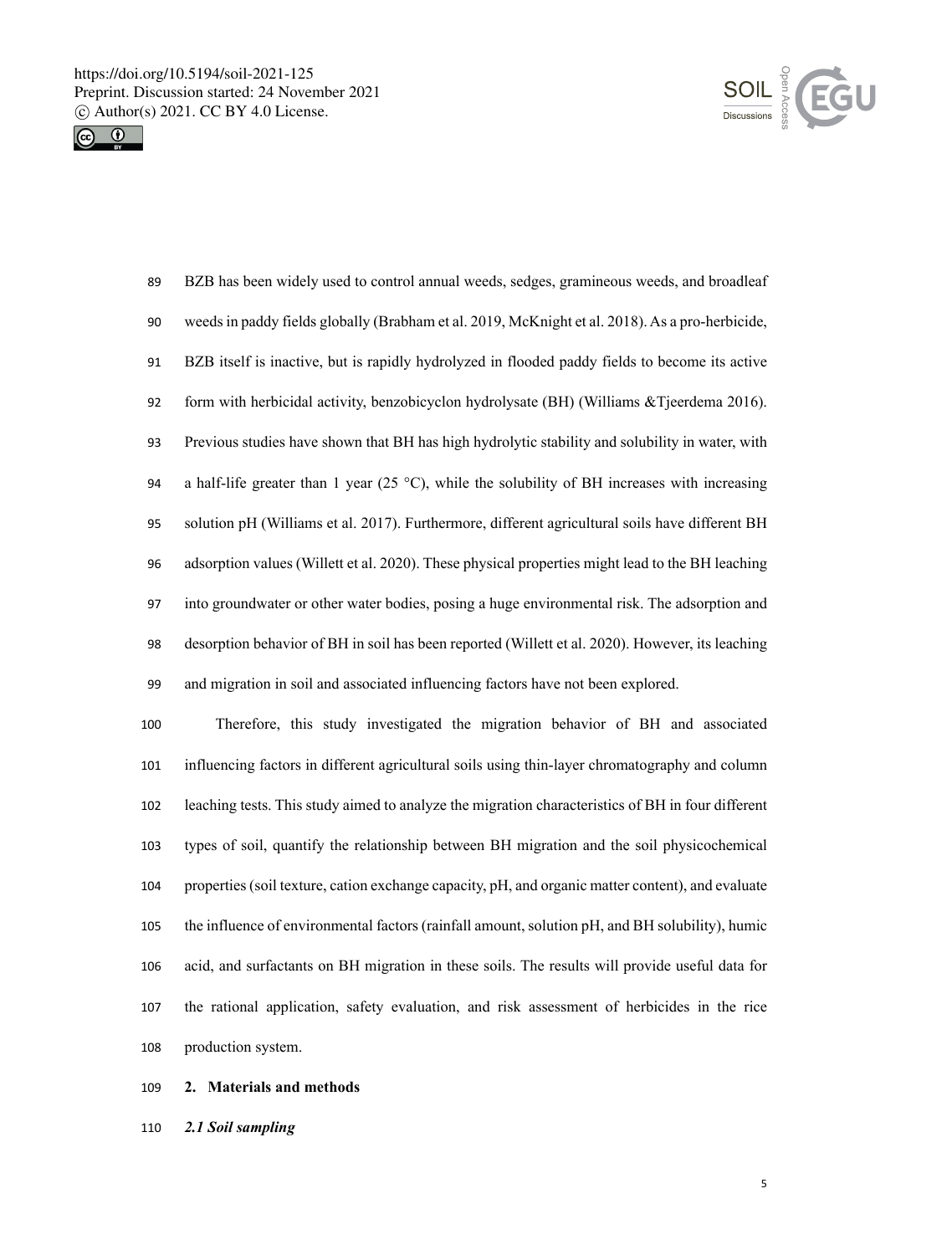



| 111 | In June 2020, agricultural soil samples from the surface layer $(0-20 \text{ cm depth})$ were              |
|-----|------------------------------------------------------------------------------------------------------------|
| 112 | collected in four major rice-producing regions throughout China, namely, Nanchang, Jiangxi                 |
| 113 | Province $(S_1)$ , Harbin, Heilongjiang Province $(S_2)$ , Ningbo, Zhejiang Province $(S_3)$ , and         |
| 114 | Yichang, Hubei Province $(S_4)$ . For each agricultural soil, herbicide use and cultivation history        |
| 115 | were surveyed before sampling. Based on the survey results, soil without BZB application was               |
| 116 | collected. After collection, all soil samples were air-dried, and stones, roots, and other plant           |
| 117 | residues were removed manually. The dry samples were ground and passed through a 2.0 mm                    |
| 118 | sieve before use. The basic physicochemical properties of each soil sample were determined                 |
| 119 | using standard soil test methods (Jackson 1958, Piper 1950, Walkley & Black 1934). The four                |
| 120 | agricultural soils were Ferralsols $(S_1)$ , Phaeozems $(S_2)$ , Anthrosols $(S_3)$ , and Lixisols $(S_4)$ |
| 121 | according to the soil classification system of the Food and Agriculture Organization of the                |
| 122 | United Nations (FAO 1988, Nations 1998). Details of the agricultural soils are summarized in               |
| 123 | Table 1.                                                                                                   |

### *2.2 Standard solution preparation*

 A sample of the BH standard (0.1250 g, accurate to 0.0001 g, 80.2% purity) was accurately weighed into a 100-mL volumetric flask using an ATX 224 million analytical balance (Shimadzu Corp., Kyoto, Japan). An appropriate amount of chromatographically pure methanol was then added to dissolve the standard sample. The solution was kept in an ultrasonic water bath using a KQ2200E Ultrasonic Cleaner (Kunshan Ultrasonic Instrument, Kunshan, China) until clear and transparent without solids. The solution was then cooled to room temperature and diluted with chromatographically pure methanol to prepare a 1000 mg/L stock standard solution. Before the test, the stock standard solution was diluted with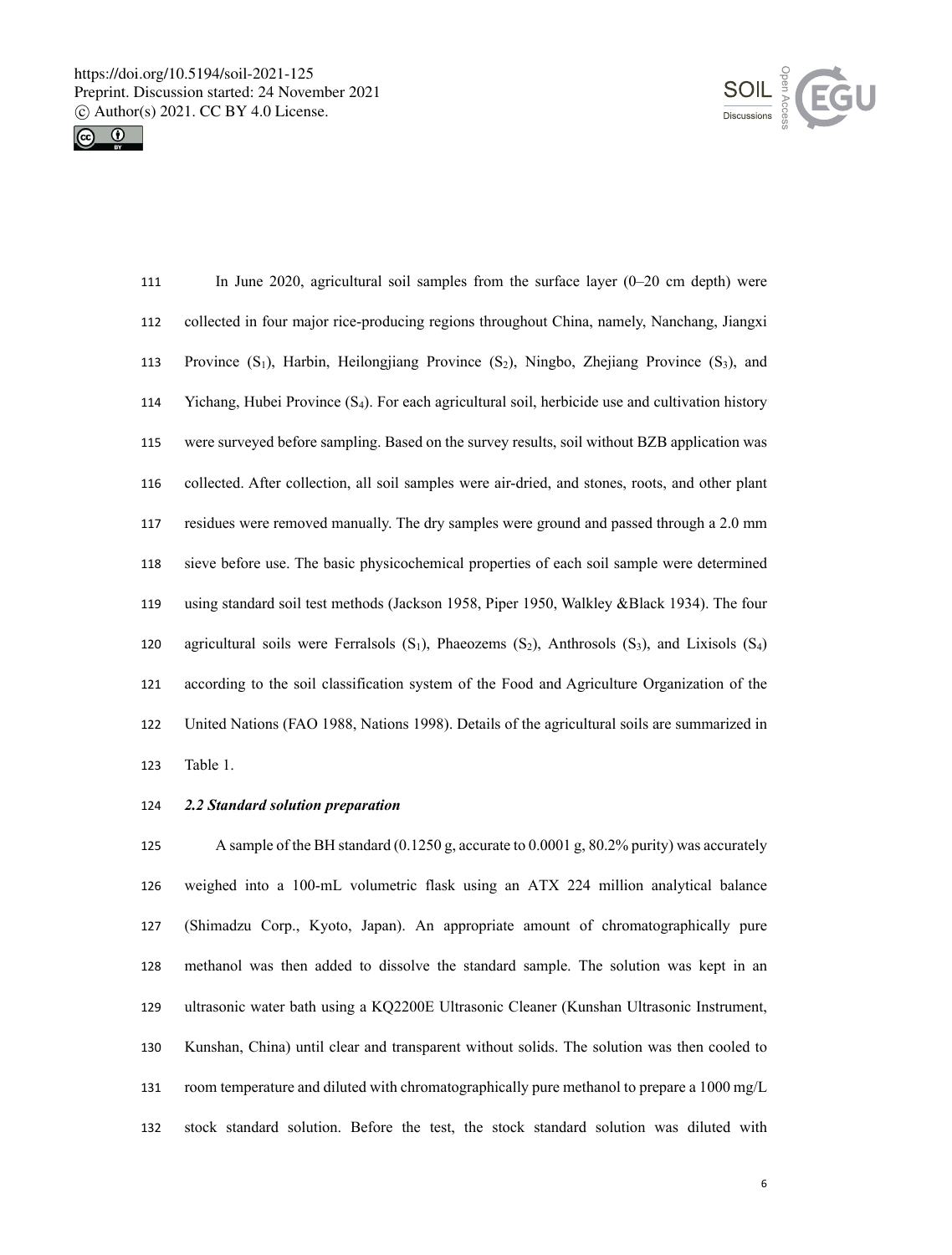



- chromatographically pure methanol to obtain a series of working standard solutions at concentrations of 0.01, 0.05, 0.1, 0.5, 1.0, 2.5, 5.0, and 10 mg/L. Furthermore, the soil samples were extracted with chromatographically pure acetonitrile to obtain blank soil matrix solutions. After purification, the blank soil matrix solutions were used to dilute the BH standard solution and give matrix standard solutions at concentrations of 0.01, 0.05, 0.1, 0.5, 1.0, 2.5, 5.0, and 10.0 mg/L. The prepared standard working solutions and matrix standard solutions were stored in a refrigerator at 4 ℃ under dark conditions for later use.
- *2.3.Sample preparation*

 The soil sample (5.0 g) was accurately weighed into a 50-mL centrifuge tube and moistened with ultrapure water (5.0 mL). The mixture was allowed to stand for 15 min before adding acetonitrile (5.0 mL). After vortexing at 3000 rpm for 2 min, anhydrous MgSO4 (2.0 g) 144 and NaCl  $(1.0 \text{ g})$  were added to the centrifuge tube. The mixture was then vortexed for 2 min and centrifuged at 6000 rpm for 5 min. The supernatant (1.5 mL) was transferred into a 2-mL centrifuge tube and MgSO4 (150 mg) and ethylenediamine-*N*-propylsilane (PSA; 50 mg) were added. The mixture was vortexed for 30 s and then centrifuged at 5000 rpm for 5min. Finally, the supernatant was passed through a 0.22-µm organic filter membrane for high-performance liquid chromatography (HPLC) analysis.

*2.4. HPLC conditions*

 Quantification of BH was performed using an Agilent 1260 high-performance liquid chromatograph equipped with a G1329B sampler, a G1311C quaternary pump, and a G1315D ultraviolet visible detector (Agilent Technologies, Santa Clara, CA, USA). Chromatographic 154 separation was achieved on a Zorbax Eclipse XDB-C<sub>18</sub> column (4.6 mm $\times$ 150 mm, 5  $\mu$ m;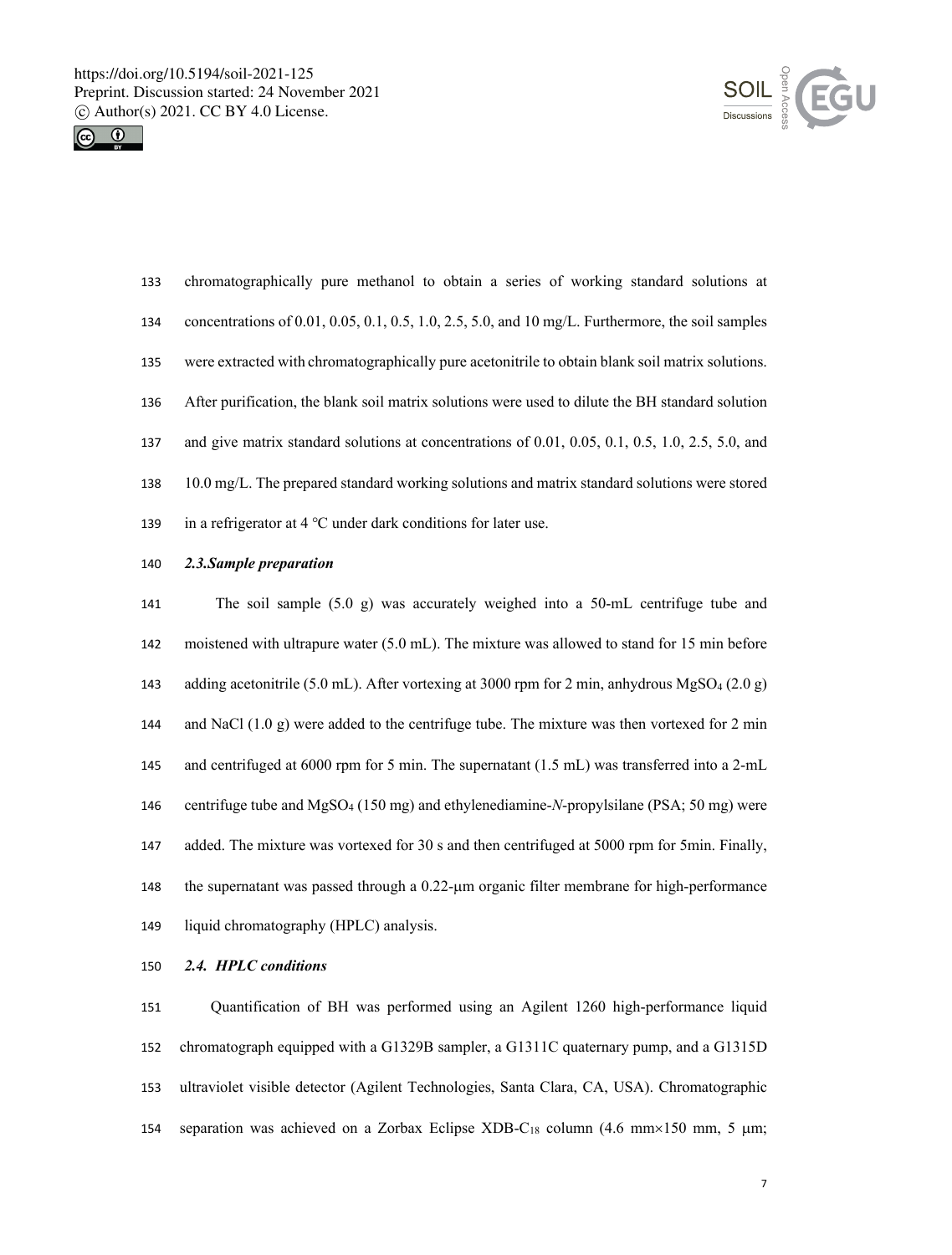



- Agilent Technologies). The chromatographic conditions were as follows: Mobile phase, methanol–0.2% phosphoric acid water (55:45, *v*/*v*); flow rate, 1 mL/min; detection wavelength, 157 286 nm; column temperature, 40 °C; injection volume, 10  $\mu$ L; and the retention time of Glyamifop was approximately 5.45 min. Example chromatograms acquired at a spiking level of 0.5 mg/L are shown in Fig. 1.
- *2.5. Method validation*

 The mass concentrations of BH in the standard working solutions and matrix standard solutions were measured by HPLC analysis under the indicated conditions. A standard curve was drawn with the mass concentration of BH as the abscissa and the chromatographic peak area as the ordinate to obtain the linear regression equation and coefficient of determination  $(R^2)$ . The limit of detection (LOD) and limit of quantification (LOQ) of the method for BH were determined with signal-to-noise ratios (S/N) for blank matrix extracts of 3 and 10, respectively (Porel et al. 2014, Şengül 2016). The matrix effect (ME) was calculated by dividing the slope of the matrix standard curve by the slope of the solvent standard curve (slope ratio). ME > 1.1 indicates a matrix enhancement effect, ME < 0.9 indicates a matrix weakening effect, and 0.9 < ME < 1 indicates a negligible matrix effect (Li et al. 2020). The accuracy and precision of the BH detection method were evaluated using additive recovery and relative standard deviation (RSD) (Ashour &Kattan 2013).

## *2.6. Herbicide mobility test in thin soil layers*

 The mobility of BH in different types of agricultural soil was determined using thin-layer chromatography (Jamet &Thoisydur 1988). The soil sample (10.0 g), which had been passed through a 0.25-mm sieve, was accurately weighed into a 250-mL beaker and distilled water (7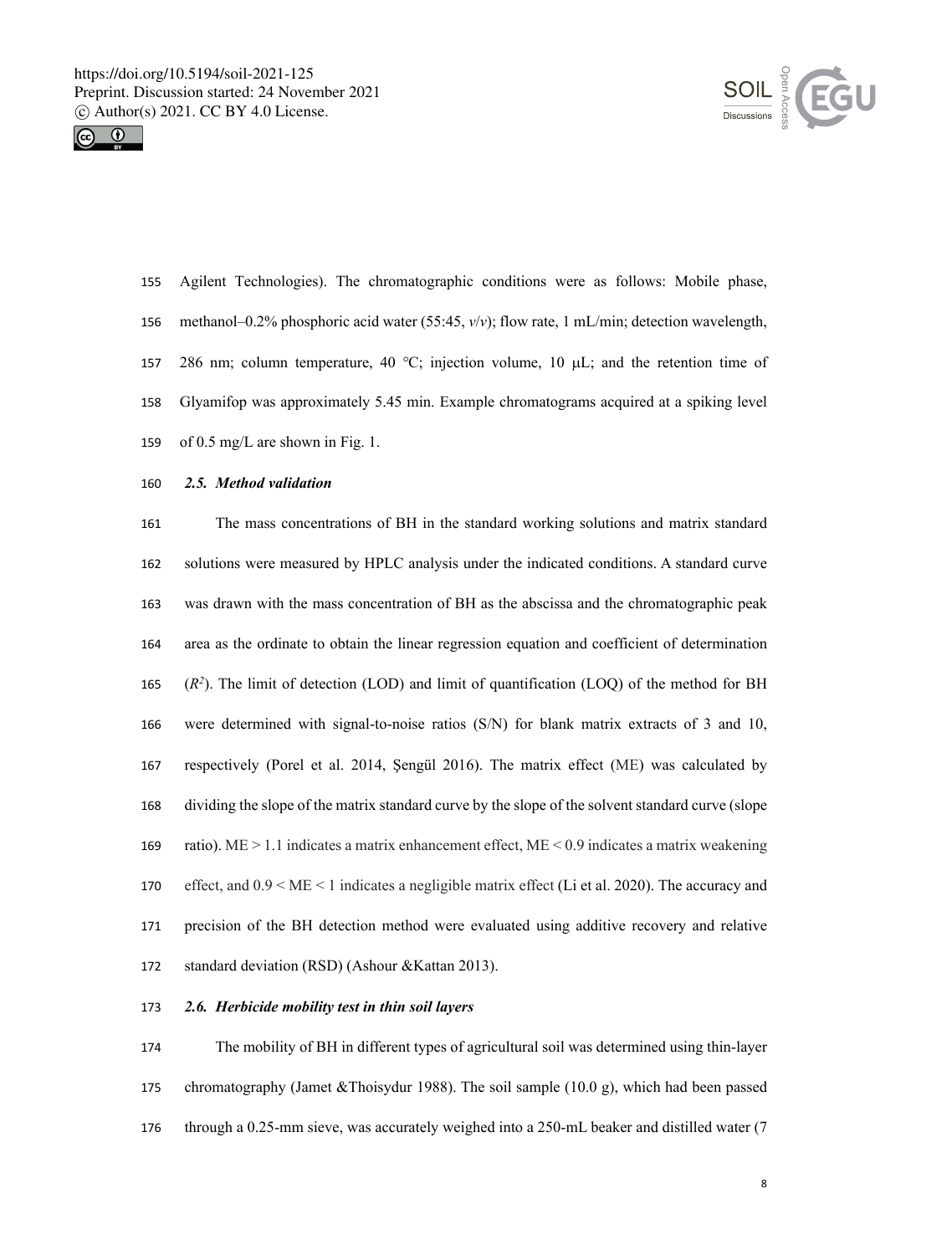



| 177 | mL) was added. After stirring using a glass rod, the slurry was applied onto a glass plate (10)            |
|-----|------------------------------------------------------------------------------------------------------------|
| 178 | cm $\times$ 20 cm) and dried at 25 °C ( $\pm$ 2 °C), with the thickness of the soil controlled between 0.5 |
| 179 | and 1.0 mm. Subsequently, BH stock solution (10 $\mu$ L, dissolved in methanol, 1000 mg/L) was             |
| 180 | spotted at 2.5-cm intervals from the bottom of the glass plate at 25 °C ( $\pm$ 2 °C) under light-proof    |
| 181 | conditions. Three parallel solutions were prepared for each treatment. After the solvent had               |
| 182 | evaporated, the thin plate was placed into a chromatography tank (20 cm $\times$ 30 cm $\times$ 30 cm)     |
| 183 | with distilled water as the developing agent. The thin plate was unfolded to 15.0 cm and then              |
| 184 | taken out from the tank. After drying, the soil on the thin plate was divided into six equal               |
| 185 | segments (2.5 cm each). The BH content in the soil from each segment was measured using                    |
| 186 | HPLC analysis and its distribution on the thin plate was analyzed.                                         |

## *2.7. Herbicide leaching test in soil columns*

## *2.7.1. Test with different types of soil*

 To explore the downward movement of BH in different types of agricultural soil, soil column leaching tests were conducted following the OECD-312 standard method issued by the World Economic Cooperation Organization (OECD 2004). The soil column was prepared using a PVC pipe (inner diameter, 4 cm, length, 40 cm). A piece of filter paper was spread at the 193 bottom of the soil column, which was overlaid with a nylon mesh ( $180 \mu m$ ). Next, a 1-cm-thick 194 quartz sand layer was added to the column, followed by the sieved soil sample  $(600-700 \text{ g})$  to 195 form a 30-cm deep soil column. A  $0.01$  mol/L CaCl<sub>2</sub> aqueous solution was added to the soil column from the bottom to saturate the soil and remove the air through reverse osmosis. The soil column was then hung to remove the water under gravity. The test was conducted at 25 °C  $(\pm 2 \degree C)$  and protected from light.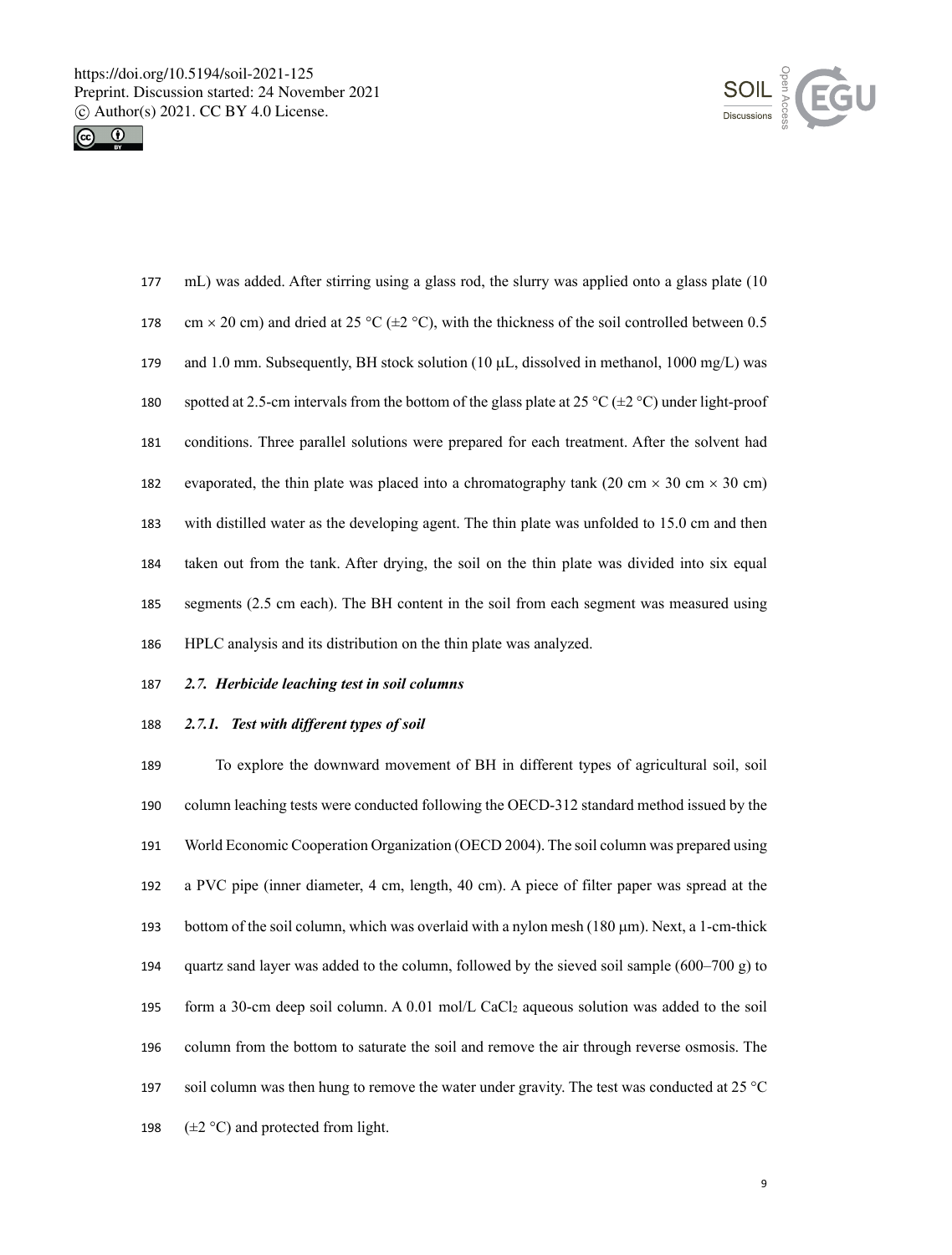



 The BH stock solution was added to the top of the soil column. The dosage of BH added to the soil column was determined according to the maximum recommended dosage of BZB in the field and calculated using equation (1) (OECD 2004):

202 
$$
D = \frac{M \cdot 10^{9} \cdot d^{2} \cdot \pi}{4 \cdot 10^{8}}
$$
 (1)

 where *D* is the dosage of BH added to each soil column (µg), *M* is the maximum recommended 204 dosage of BZB (kg/hm<sup>2</sup>), *d* is the soil column diameter (cm), and  $\pi$  is 3.14. According to the herbicide registration announcement, the maximum recommended dosage of BZB in rice-206 growing areas is 450 g/hm<sup>2</sup>. Therefore, the dosage of BH for the leaching test was calculated 207 to be 56  $\mu$ g, and 56  $\mu$ L of BH stock solution was added dropwise on the surface of each column. After application of BH, the soil surface was covered with a 1-cm-thick quartz sand layer, followed by a piece of filter paper and then a small amount of coarse sand. The soil column 210 was leached with a  $0.01 \text{ mol/L CaCl}_2$  solution to simulate artificial rainfall (250 mL for 48 h) and the leachate was collected. After leaching was complete, the soil column was evenly cut into three sections. The BH content in the leachate and each section of the soil was measured.

# *2.7.2. Test with different herbicide dosages applied*

 To analyze the influence of BH application dosage on BH leaching in the soils, three different dosages of BH (56, 84, and 112 µg) were added to the soil columns, corresponding to 1.0, 1.5, and 2.0 times the maximum recommended dosage of BZB in rice-growing area. Briefly, 217 BH stock solution (56, 84, or 112  $\mu$ L) was added dropwise to the surface of the soil columns. The test procedure and sample handling were the same as described in *Section 2.7.1*. Each treatment was repeated three times.

## *2.7.3*.*Test with different rainfall amounts*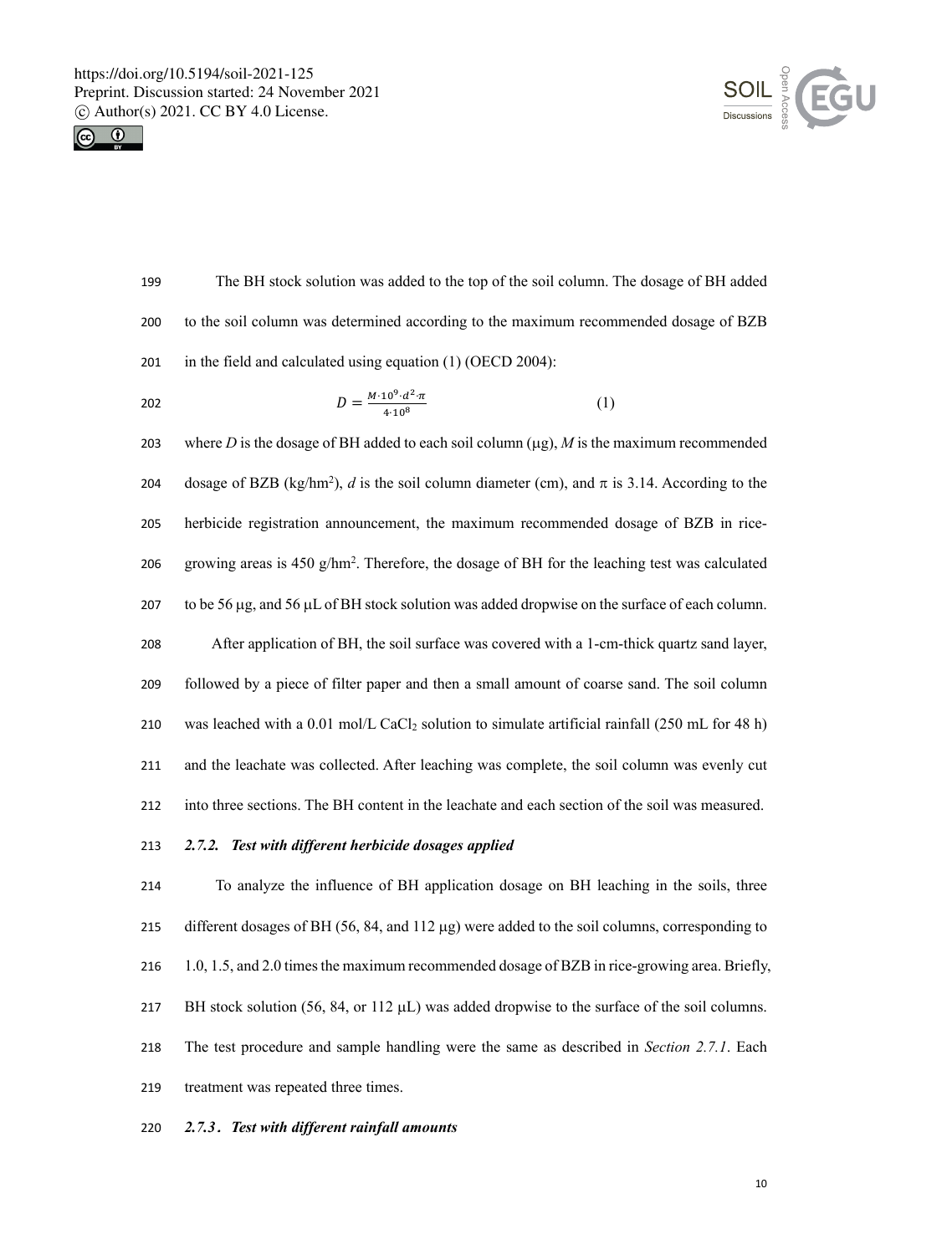



 To investigate the depth of BH leaching in the soils after rainfall and assess the risk of BH residues to groundwater and drinking water, the test was performed using three different rainfall amounts (250, 500, and 1000 mL) for 48 h. The test procedure and sample handling were the same as described in *Section 2.7.1*. Each treatment was repeated three times.

### *2.7.4. Test with different leaching solution pH levels*

 To investigate the influence of different pH values on BH leaching in the soils, the test was performed at different pH levels. Owing to acid rain caused by industrial pollution in some 228 areas throughout the year, rain can reach a pH as low as  $\sim$ 3.5. During crop production, it is critical to improve soil fertility and increase crop yield. To increase income, fertilizers are often applied to soil, some of which are alkaline and, therefore, increase the pH of the local soil. In this study, pH values of 3.0, 5.0, 7.0, and 9.0 were selected as the initial leaching solution pH. 232 Before the test, the pH of 0.01 mol/L CaCl<sub>2</sub> solution was adjusted to  $3.0\pm0.2$ ,  $5.0\pm0.2$ ,  $7\pm0.2$ , 233 and  $9\pm0.2$  with 0.01 mol/L HCl or NaOH. The test procedure and sample handling were the same as described in *Section 2.7.1.* Each treatment was repeated three times.

## *2.7.5. Test with different types of surfactant*

 To determine the influence of different surfactants on BH leaching in the soils, the test was performed with leaching solutions containing critical micelle concentrations of cationic surfactant (cetyl trimethyl ammonium bromide, CTAB), anionic surfactant (dodecyl benzene sulfonic acid, SDBS), and nonionic surfactant (Tween-80). The soil column leached with a surfactant-free solution was used as a control. The test procedure and sample treatment were the same as described in *Section 2.7.1*. Each treatment was repeated three times.

#### *2.7.6. Test with different humic acid concentrations*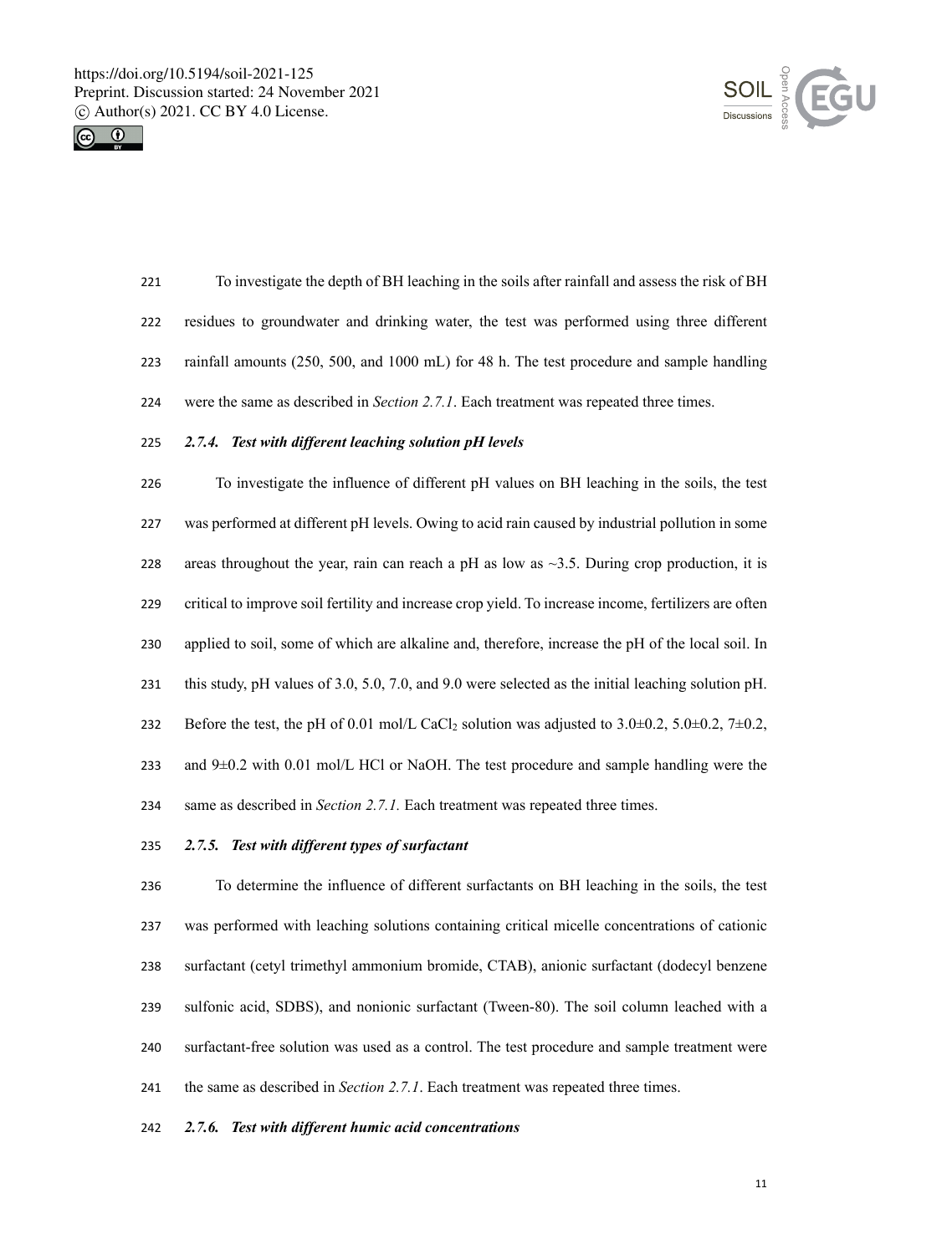



| 243 | To investigate the influence of humic acid on BH leaching in the soils, the concentration                       |
|-----|-----------------------------------------------------------------------------------------------------------------|
| 244 | of humic acid (≥90%, Macklin Biochemical Co., Ltd., Shanghai, China) was set to 0.5%, 1%,                       |
| 245 | and $2\%$ under the range of organic matter content in the experimental soils (0.23–2.04%; Table                |
| 246 | 1). The soil column without humic acid added was used as a control. The test procedure and                      |
| 247 | sample handling were the same as in <i>Section 2.7.1</i> . Each treatment was repeated three times.             |
| 248 | 2.8.<br>Data analysis                                                                                           |
| 249 | The mobility retention factor $(Ri)$ of BH on the thin plate was calculated using equation (2):                 |
| 250 | $R_f = \frac{\sum Z_i \times M_i}{Z_{\rm max} \times \sum M_i}$<br>(2)                                          |
| 251 | where $i$ is the number of segments in which the plate is divided, $Z_i$ is the distance of BH in               |
| 252 | segment <i>i</i> from the origin, $Z_w$ is the distance of the solvent from the origin, and $M_i$ is the        |
| 253 | soil BH content in segment <i>i</i> (Haskis et al. 2019).                                                       |
| 254 | The BH contents in each soil section and the leachate were calculated as the percentage                         |
| 255 | of BH recovered from the total amount of BH added using equation (3):                                           |
| 256 | $R_i = \frac{m_i}{m_i} \times 100$<br>(3)                                                                       |
| 257 | where $R_i$ is the mass fraction of BH in section $i$ of the soil or leachate in the total mass of BH           |
| 258 | added; $m_i$ is the mass of BH in each section of soil and leachate (mg); $i = 1, 2, 3$ , and 4, which          |
| 259 | represents the 0–10 cm, 10–20 cm, and 20–30 cm soil sections, and the leachate, respectively;                   |
| 260 | $m_0$ is the total mass of BH added (mg). According to the value of $R_i$ , the mobility of BH in the           |
| 261 | soil was divided into four classes: (I) $R_4 > 50\%$ , easy to leach; (II) $R_3 + R_4 > 50\%$ , moderate        |
| 262 | leaching; (III) $R_2 + R_3 + R_4 > 50\%$ , difficult to leach; and (IV) $R_1 > 50\%$ , very difficult to leach. |
| 263 |                                                                                                                 |
|     | Data processing and statistical analysis were performed in SPSS Statistics 22.0 (IBM SPSS,                      |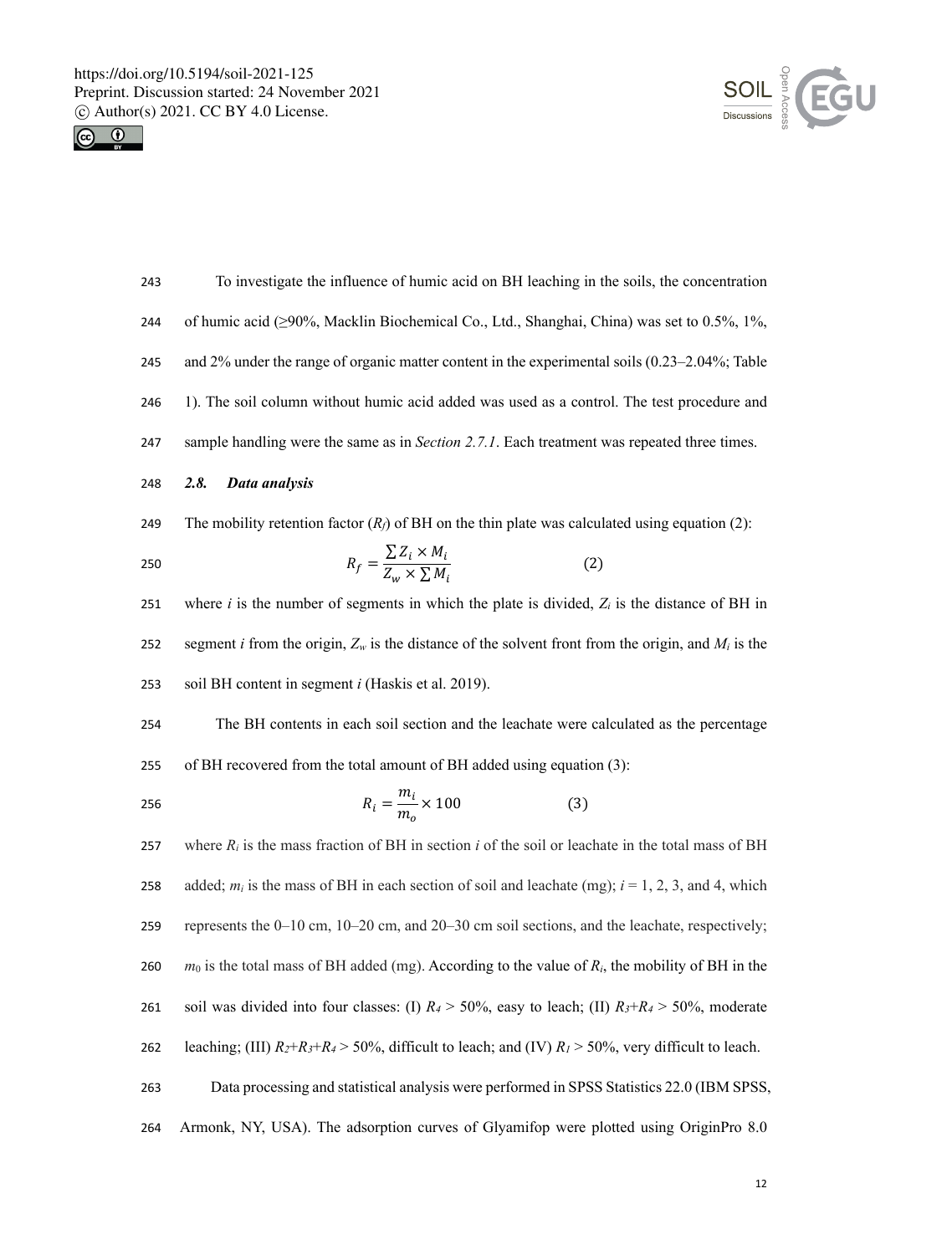



(OriginLab Corp., Northampton, MA, USA).

### **3. Results and discussion**

### *3.1. Linearity, sensitivity, matrix effect, accuracy, and precision of the method*

- In different matrices (methanol, water, and soils), a good linear relationship was observed
- 269 between the peak area and the mass concentration of BH within the range of  $0.01-10$  mg/L
- $($ *R<sup>2</sup>*  $>$ 0.99; Table 2). The LOD and LOQ for BH in water and soils were in the ranges of 6.3–

271 16.5  $\mu$ g/kg and 20.8–55  $\mu$ g/kg, respectively. The ME of BH in the four different types of

- agricultural soil was greater than 1.1, indicating that the matrix effect can be ignored. The
- average recovery of BH in each soil matrix was between 81.79% and 101.09%, with an RSD
- of 0.56%–7.87%. The accuracy and precision of the established method met the requirements
- of herbicide residue analysis (70% < recovery < 110%, RSD < 20%) (NY 2014).

### *3.2. Migration characteristics of BH in thin soil layers*

277 The  $R_f$  values of BH in  $S_1$  to  $S_4$  were 0.45, 0.34, 0.75, and 0.90, respectively (Table 3), 278 indicating that the mobility of BH in the four types of agricultural soil was in the order  $S_4$  S<sub>3</sub> > S<sub>1</sub> > S<sub>2</sub>. According to the grading standard in the "Test Guidelines on Environmental Safety Assessment for Chemical Pesticides—Soil Leaching Test" [45], BH is moderately mobile in Ferralsols and less mobile in Phaeozems, while it is mobile in Anthrosols and extremely mobile in Lixisols.

 Soil physicochemical properties are important factors influencing the migration behavior of herbicides in soil (Liu et al. 2018). Linear correlation analysis revealed the relationships between the *Rf* value of BH and the physicochemical properties of agricultural soils (Table 4). 286 The  $R_f$  value of BH was positively correlated with both soil sand content and pH (slope  $> 0$ ).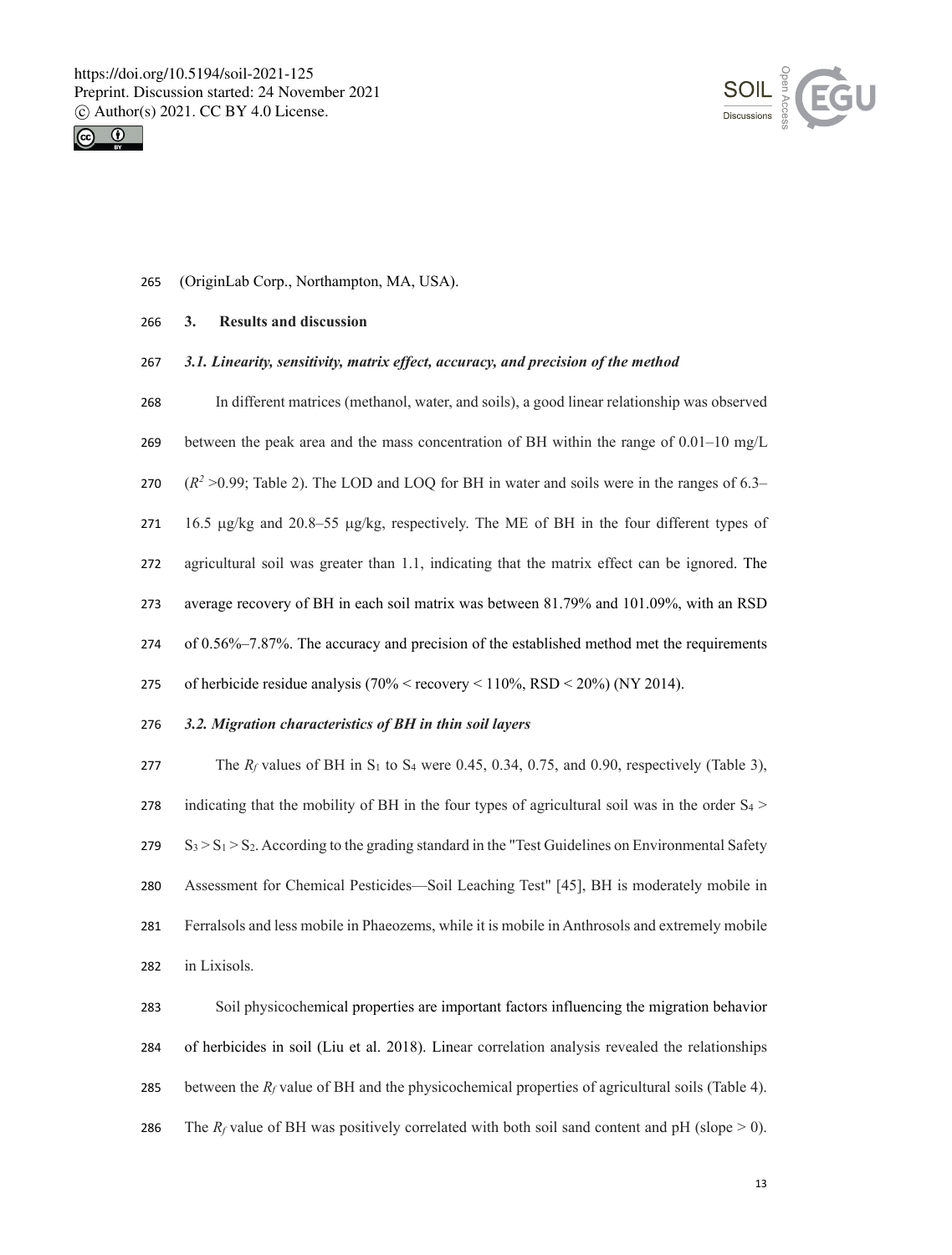



287 The correlation with soil sand content was significant  $(P = 0.027)$ , while that with soil pH was 288 not significant ( $P = 0.285$ ). In contrast, the  $R_f$  value of BH was negatively correlated with soil silt content, clay content, cation exchange capacity (CEC), organic carbon (OC) content, and 290 organic matter (OM) content (slope < 0), but these correlations were not significant ( $P = 0.681$ , 0.152, 0.258, 0.181, and 0.160, respectively). Previous research has indicated that the BH adsorption capacity of agricultural soils is positively correlated with soil clay content, CEC, OC content, and OM content (Rao et al. 2020). Therefore, our results confirmed that the migration capacity of BH in agricultural soils is negatively correlated with the soil adsorption capacity of BH.

## 296 *3.3. Leaching characteristics of BH in soil columns*

#### 297 *3.3.1. Influence of soil type on BH leaching and migration*

298 The leaching of herbicides in the soil is an important process determining whether 299 herbicides enter groundwater and cause pollution (Younes &Galal-Gorchev 2000). The soil 300 column leaching test results showed that the leaching and migration characteristics of BH 301 varied considerably with different soil types (Fig. 2.). After leaching with CaCl<sub>2</sub> solution (250)  $302 \text{ mL}$ ), BH in the S<sub>1</sub> soil columns was mainly distributed in the 0–20 cm sections, with the 303 maximum BH content in the  $10-20$  section. In the S<sub>2</sub> soil columns, BH was also mainly 304 distributed in the 0–20 cm sections, but the BH content in these sections was markedly higher 305 than that of  $S_1$ , while the maximum BH content occurred in the 0–10 cm section. For soils  $S_3$ 306 and S4, BH was mainly distributed in the leachate, with the leaching rate of BH in S4 greater 307 than that in  $S_3$ .

308 Based on the *Ri* values, the leaching rate of BH in the four agricultural soils was in the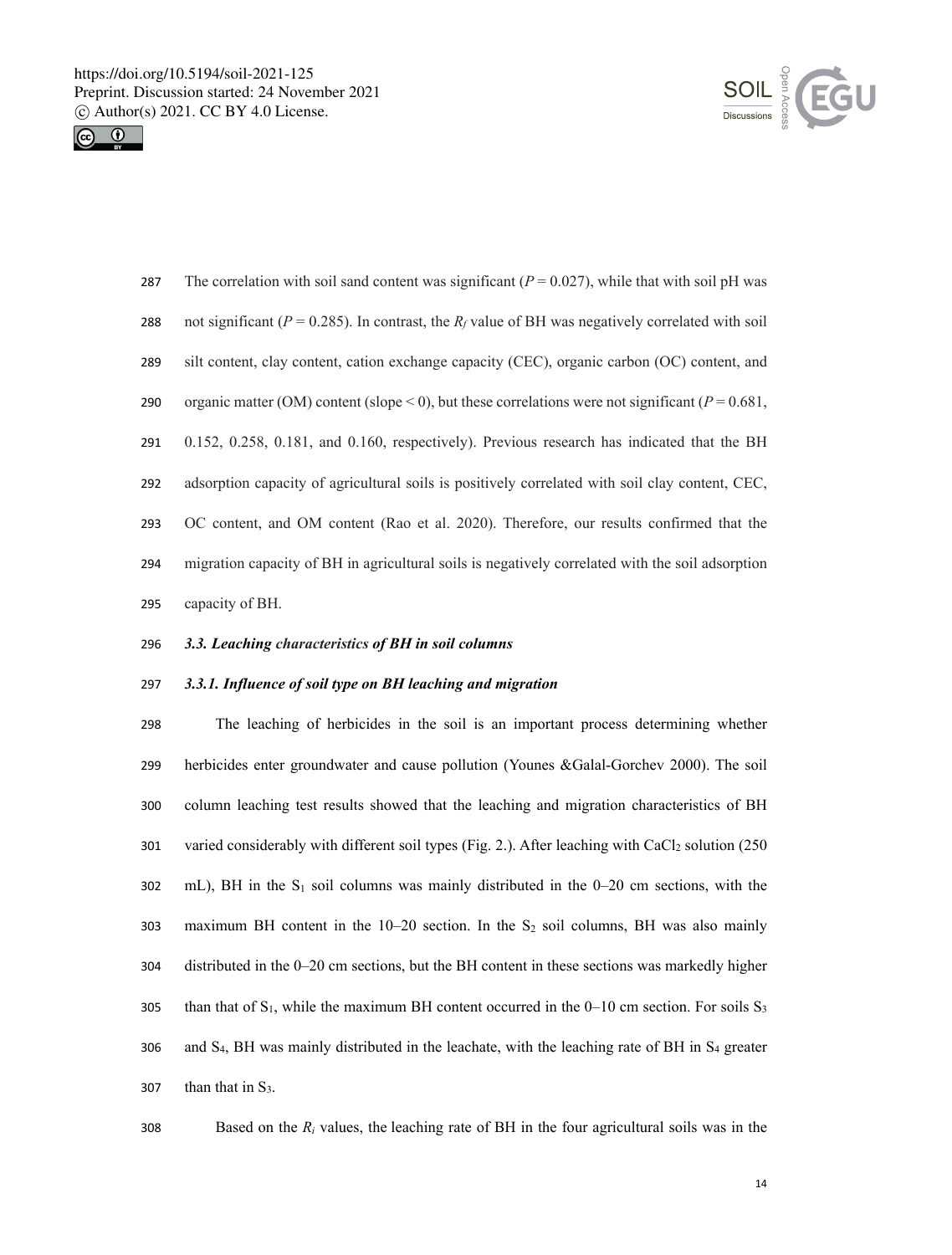



309 order  $S_4 > S_3 > S_1 > S_2$  (Table 5). According to the "Test Guidelines on Environmental Safety Assessment for Chemical Pesticide" (NY 2014), BH was relatively difficult to leach in Ferralsols, difficult to leach in Phaeozems, and easy to leach in Anthrosols and Lixisols. The leaching and migration characteristics of BH in the four agricultural soils were distinctly different, indicating the strong influence of soil physicochemical properties on the environmental behavior of this herbicide. For example, BH not being detected in the leachate 315 of  $S_2$  might be attributed to the high organic matter content (Table 1) and strong BH adsorption capacity of the Phaeozems, which blocked BH migration.

## *3.3.2. Influence of herbicide dosage on BH leaching and migration*

 The speed and depth of the downward migration of herbicides in soil are closely related to their adsorption process in the soil (Oliveira Jr et al. 2001). Therefore, the factors influencing the adsorption process will also influence the herbicide migration process. In addition to soil physicochemical properties, the application dosage of herbicides is an important factor influencing their leaching and migration in soil (Ferrero et al. 2001). After applying BH at different dosages, the distribution and content of this herbicide in the soil sections and leachate 324 changed considerably (Fig. 3.). When 56  $\mu$ g of BH was applied, BH in the S<sub>1</sub> soil columns was mainly distributed in the 0–20 cm sections and the maximum BH content was located in the 0– 10 cm section. When the dosage of BH was increased to 84 and 112 µg, BH was still mainly 327 distributed in the  $0-20$  cm sections of  $S_1$ , but the maximum BH content moved down to the 328 10–20 cm section. In particular, after applying BH at the high dosage of 112  $\mu$ g, BH seeped 329 out of the soil column and was detected in the leachate. In the  $S_2$  soil columns that received 56 µg of BH, all BH was distributed in the 0–20 cm sections after leaching. However, when the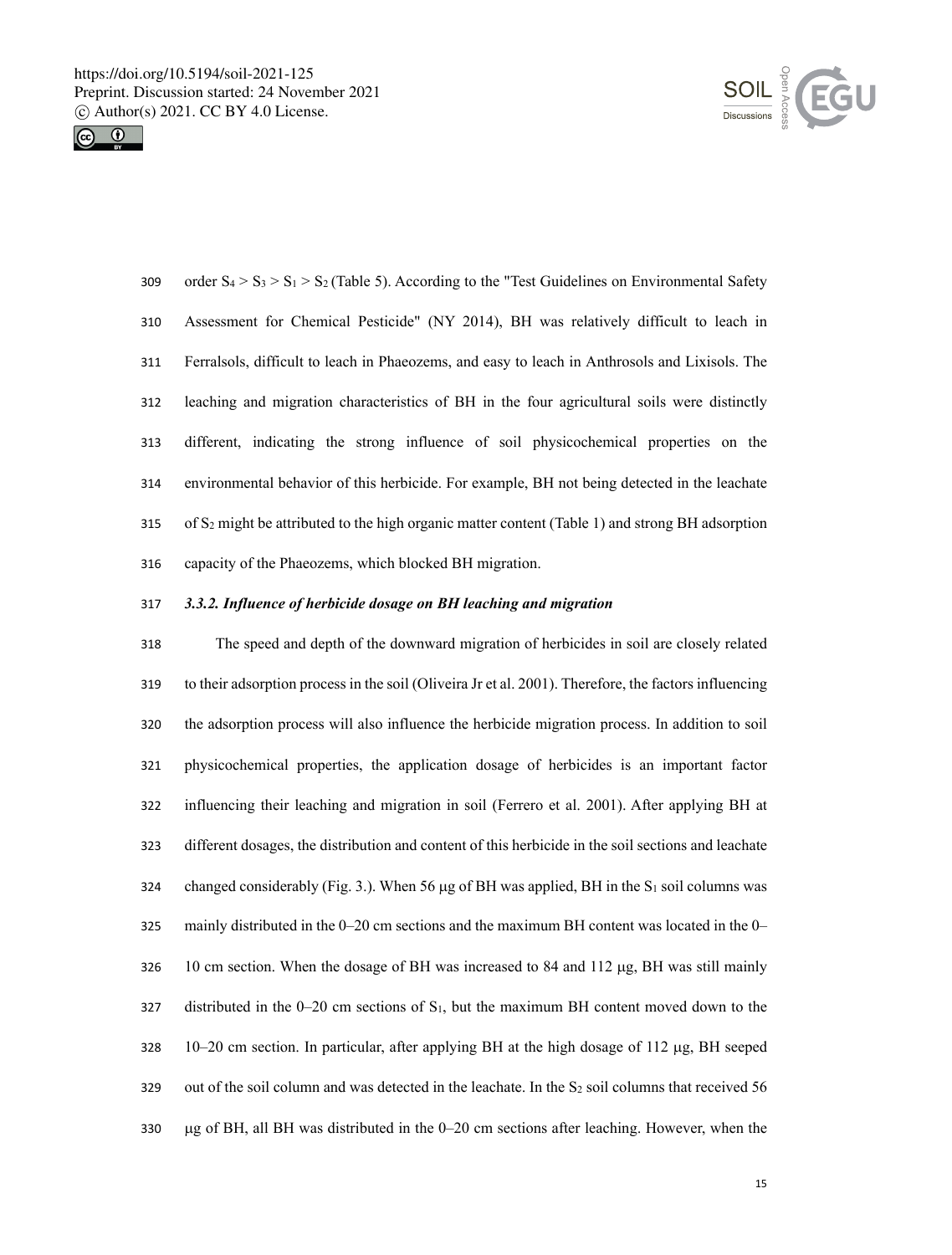



 BH dosage was increased to 84 and 112 µg, the herbicide migrated down to the 20–30 cm 332 section, but none was detected in the leachate. In the  $S_3$  and  $S_4$  soil columns, the maximum BH content was observed in the leachate. Furthermore, with increasing BH dosage, the BH content in each soil section decreased, while the BH content in the leachate increased.

 When the application dosage of BH increased from 56 to 112 µg, the BH content in the 0– 10 cm section of the four agricultural soils decreased and migrated to lower sections of the soil column. Except for S2, the BH content in the leachate of different soils increased, indicating that the application dosage of the herbicide influenced its migration behavior in the soil. A higher concentration of the herbicide resulted in greater migration depth into the soil and higher leachability. A plausible explanation is that the soil has a fixed number of effective adsorption sites for the herbicide. When the BH dosage increases, the soil adsorption sites are occupied and cannot adsorb additional BH molecules, leading to downward migration along with the leachate.

## *3.3.3. Influence of rainfall amount on BH leaching and migration*

 The migration behavior of herbicides in soil mainly includes upward, downward, and lateral migration, of which downward migration, driven by the effect of gravity on seepage water, is dominant (Oppong &Sagar 1992). Therefore, rainfall can influence the migration behavior of herbicides in soil. The results of the leaching test under different rainfall conditions showed that BH leaching and migration in the four types of agricultural soil were influenced by the rainfall amount (Fig. 4). When the simulated rainfall was 250 mL, BH was mainly 351 distributed in the soil sections of  $S_1$ , with the maximum BH content in the 10–20 cm section. In S2, all BH was distributed in the soil sections, and the maximum BH content was located in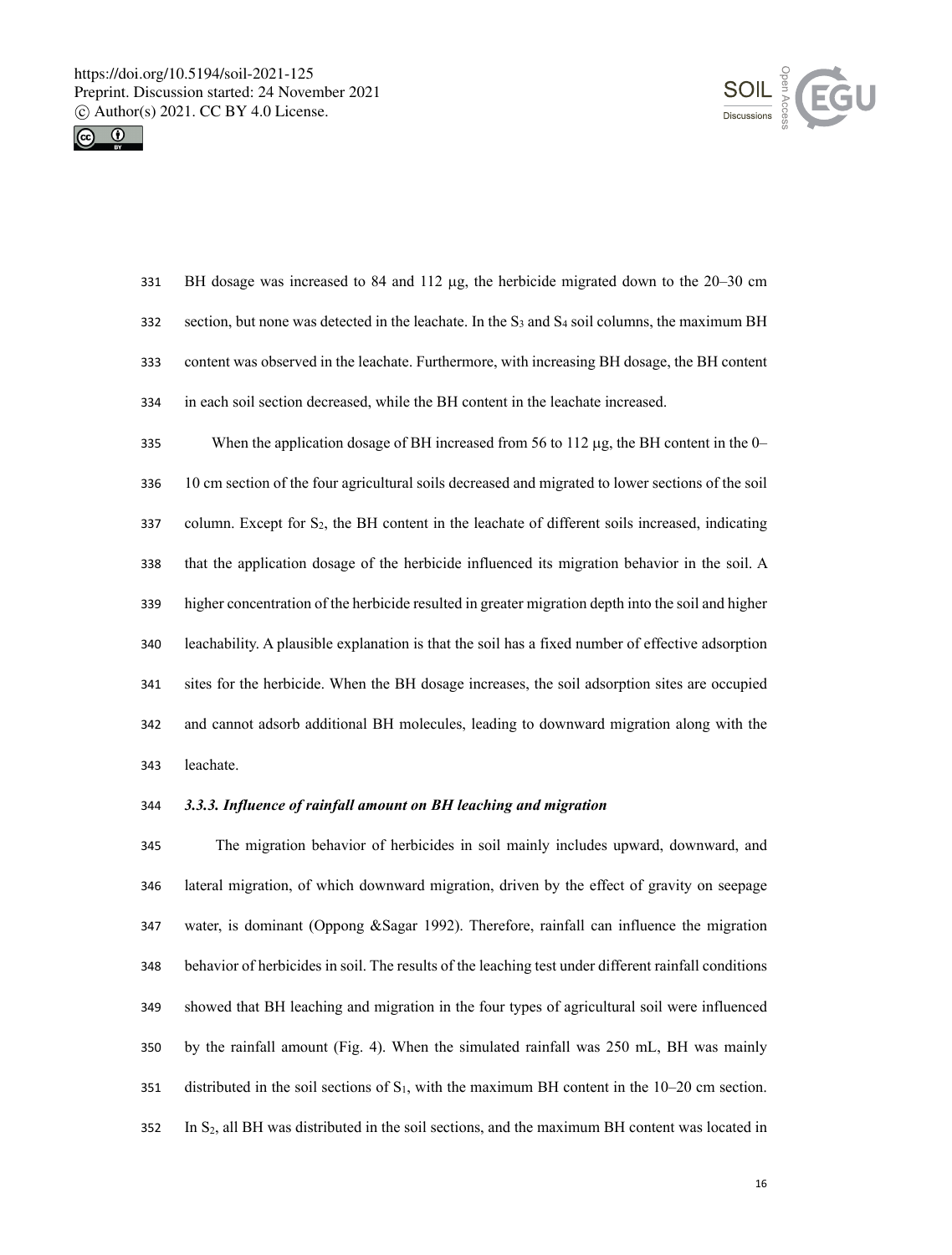



- 353 the 0–10 cm section. Limited BH was distributed in the soil sections of  $S_3$  and  $S_4$ , while the
- majority of the herbicide was detected in the leachate of these two soils.
- When the simulated rainfall amount was increased to 500 mL, the BH content in the 356 leachate increased for all different soils, and the depth of the maximum BH content in  $S_1$  and S2 moved downward by 10 cm. When the simulated rainfall was further increased to 1000 mL, 358 the depth of the maximum BH content in  $S_1$  and  $S_2$  changed to the 20–30 cm section. However, 359 no BH was detected in the soil sections of  $S_3$  and  $S_4$ , and all BH was leached from the soil and distributed in the leachate (Fig. 4.). The rainfall intensity was positively correlated with the depth and amount of BH leaching in the soil. This result indicated that with an increasing amount of rainfall, more BH migrated to a greater depth in the soil, and the leaching rate of BH from the soil also increased.

# *3.3.4. Influence of solution pH on BH leaching and migration*

 The pH can influence the activity of soil microorganisms, the conversion of soil organic matter, and the existence of soil substances. Furthermore, pH affects the physicochemical properties of herbicides, directly or indirectly influencing their adsorption, migration, transformation, and enrichment processes in soil (Walker &WELCH 1989). Triketone 369 herbicides such as BH are weak acids (pKa  $\sim$ 3) that are stable under acidic conditions, but relatively unstable in neutral and alkaline media (Williams &Tjeerdema 2016). The leaching test results showed that changes in the pH value of the leaching solution strongly influenced the downward mobility of BH in the soil (Fig. 5.). Under different pH conditions, the amount of BH migrating from the soil was largest in S4. When the leaching solution pH was 9, the amount of BH in the leachate in the four soils was markedly higher than that in the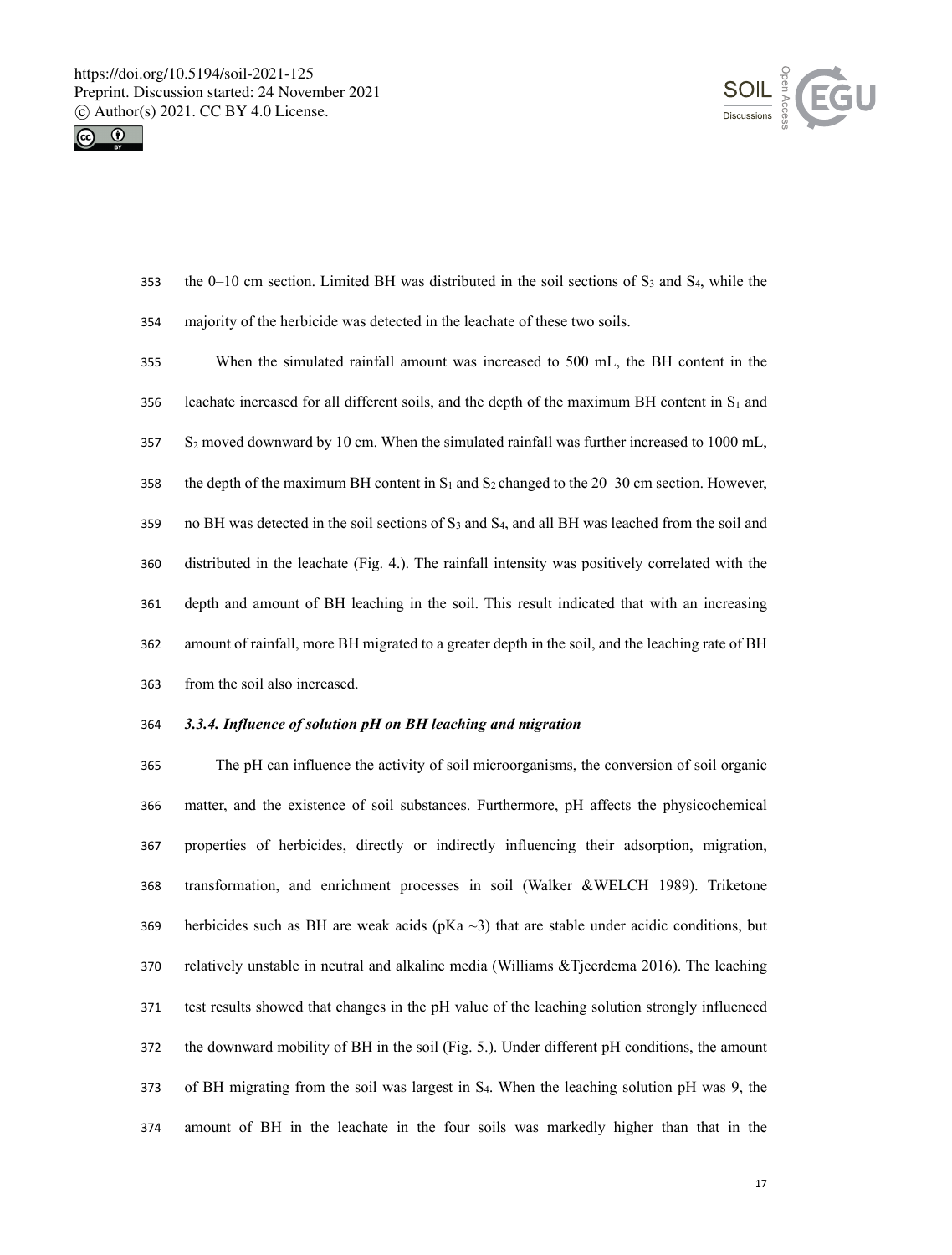



- corresponding soils at pH 3, 5, and 7. This result indicated that the migration ability of BH was stronger in alkaline environments compared with neutral and acidic environments.
- 377 When the leaching solution pH was 3 and 5, BH in the soil columns of  $S_1$  and  $S_2$  was mainly distributed in the 0–20 cm sections, and the maximum BH content was located in the 0–10 cm section. In contrast, the maximum BH content in the soil columns of S<sub>3</sub> and S<sub>4</sub> was located in the 20–30 cm section, and the BH content of the leachate was greater than that of any soil section. When the leaching solution pH was 7, the depth of maximum BH content in 382 the soil columns did not change, except for the soil column of  $S_1$ , in which it moved down to the 10–20 cm section. In summary, changing the solution pH significantly influenced the mobility of BH in the soil columns, with a higher solution pH resulting in easier BH migration downward, which was more likely to pose a threat to groundwater quality.

### *3.3.5. Influence of surfactant type on BH leaching and migration*

 The interaction of surfactants and herbicides is a complicated process. In water–soil systems, surfactants can change the soil physicochemical properties, such as the surface tension of soil water, capillary diffusion, water holding capacity, osmosis, pH value, and CEC, influencing the environmental behavior of herbicides in soil (Haigh 1996). In the present study, the leaching test results showed that various types of surfactant had distinctly different influences on BH leaching and migration in the four agricultural soils (Fig. 6.). Compared with the control without surfactant treatment, the BH content was much higher in the 0–10 cm section of CTAB-treated soil columns, while the BH content in the leachate of CTAB-treated soil columns was lower. These results indicated that cationic surfactant CTAB had a delaying effect on BH leaching and migration in the soil. This might be due to the soil itself being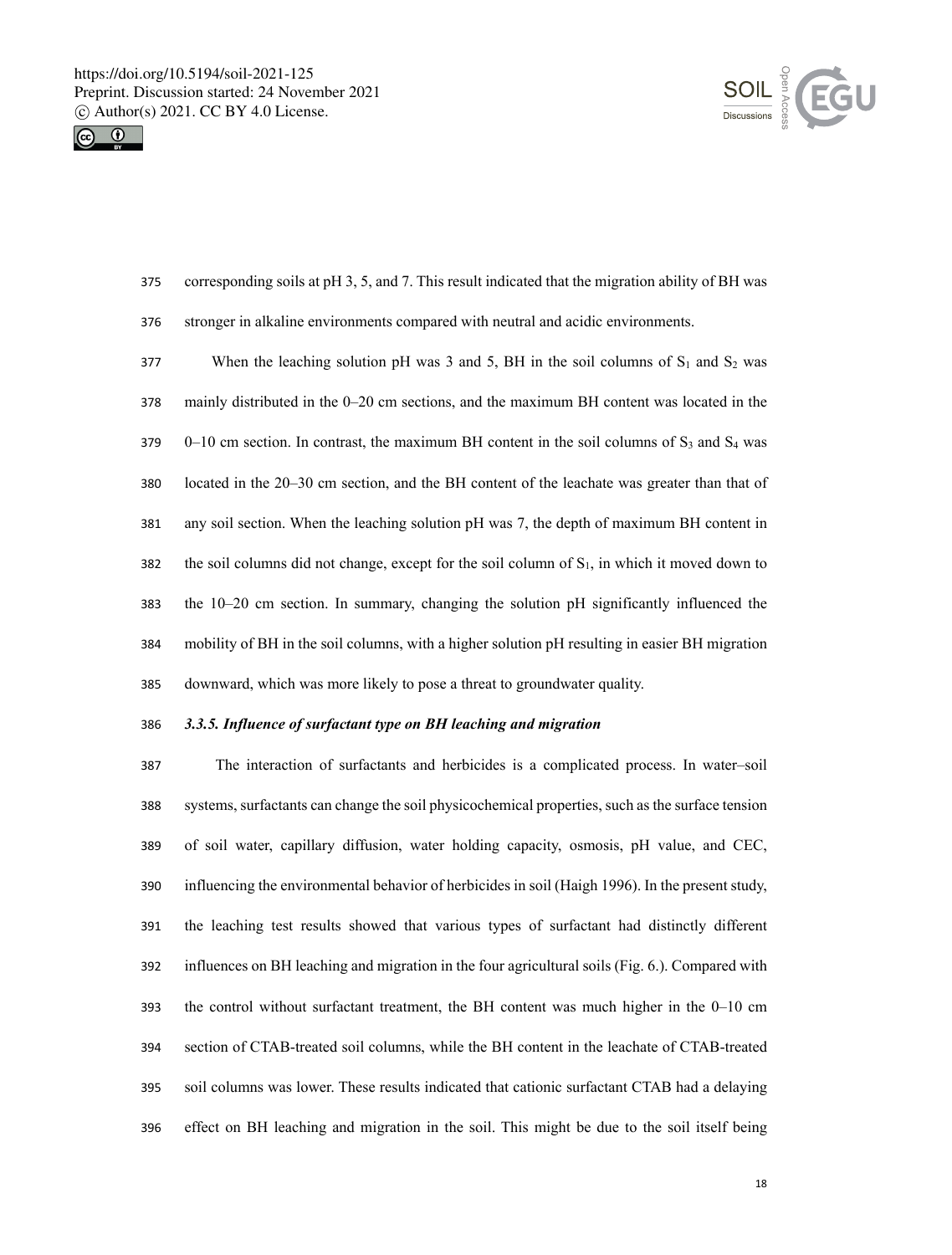



 negatively charged, such that the cationic surfactant is replaced by inorganic cations in the soil and then adsorbed by the soil, enhancing the herbicide adsorption capacity of the soil (Sheng et al. 1996, Zhu et al. 2000). Therefore, BH was adsorbed and fixed in the soil under the action of the cationic surfactant, blocking BH migration in the soil.

 When anionic surfactant SDBS or nonionic surfactant Tween-80 was added to the leaching solution, the amount of BH leached from the four agricultural soils was higher than that in the control. The leached amount of BH in SDBS-treated soil columns was greater than that in 404 Tween-80-treated soil columns (Fig. 6.). Specifically, in the control soil columns of  $S_1$  and  $S_2$ , BH was mainly distributed in the 0–20 cm sections, and the maximum BH content was located in the 10–20 cm and 0–10 cm sections, respectively. When SDBS or Tween-80 was added to 407 the leaching solution, BH in the soil columns of  $S_1$  was mainly distributed in the 10–30 cm sections, with the maximum BH content located in the 20–30 cm section. The BH content in 409 the 0–10 cm section of  $S_2$  was lower than that in the control. The BH content in the soil columns 410 of  $S_3$  and  $S_4$  was mainly distributed in the leachate, and the BH content in each soil section was lower than that in the control. These results indicated that adding anionic surfactant SDBS and nonionic surfactant Tween-80 was an effective approach to promoting BH leaching and migration in the soil, with SDBS having a stronger effect than Tween-80. In general, herbicides with higher water solubility show stronger leaching and migration abilities in soil. Anionic and nonionic surfactants can produce a large number of micelles in water, which increases the amount of OM and herbicide in the soil. Soil OM is dissolved in the water phase and the OM content in the soil phase decreases, which weakens the herbicide adsorption ability of the soil. However, anionic and nonionic surfactants increase the water solubility of the herbicide,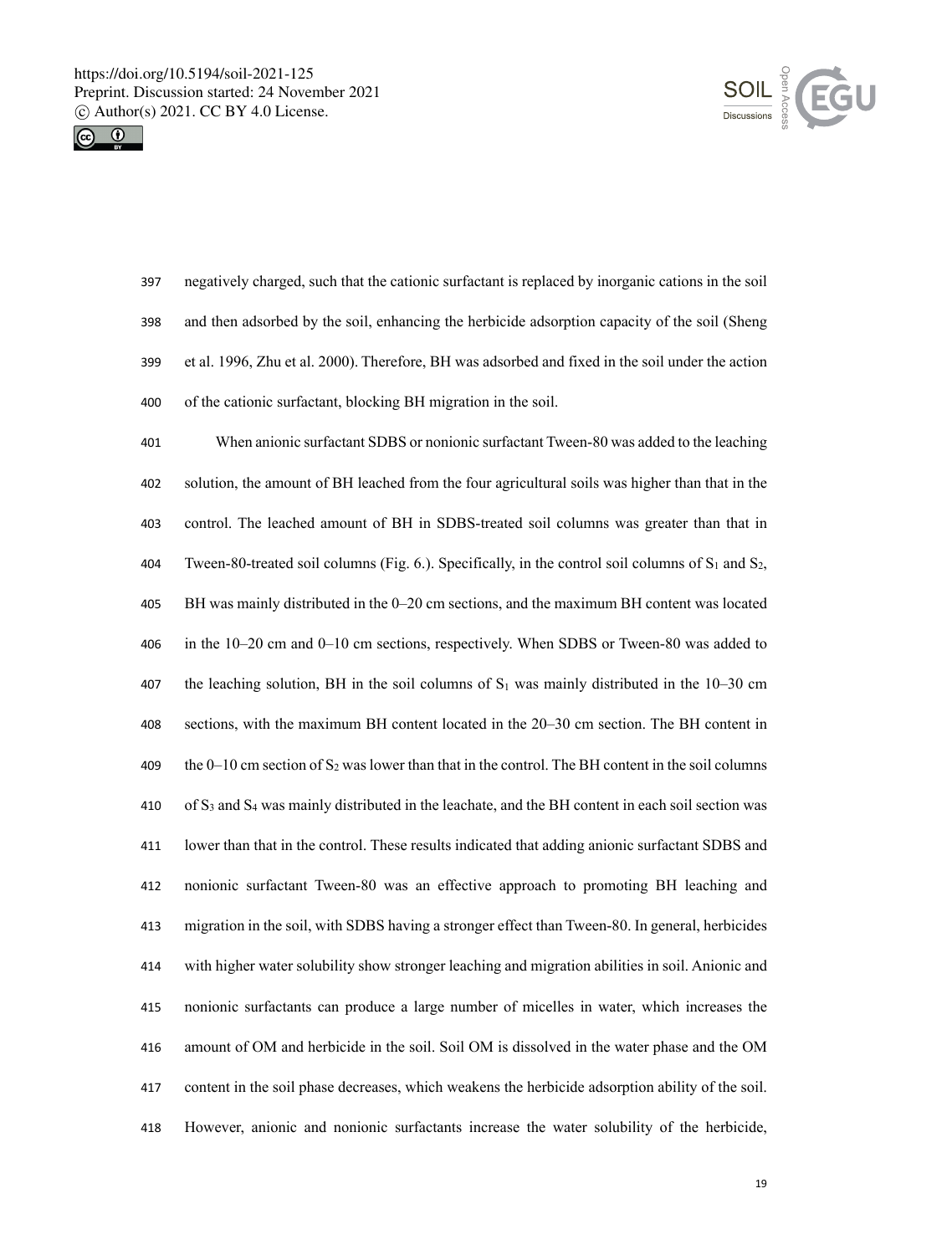



facilitating its migration in the soil. Therefore, both anionic and nonionic surfactants increase

- the solubility of BH in water and weaken BH adsorption by the soil, resulting in enhanced
- herbicide leaching and migration in the soil.

### *3.3.6. Influence of humic acid concentration on BH leaching and migration*

 Humic acid is a natural weakly acidic macromolecular organic acid formed by the decomposition and transformation of animal and plant residues. Humic acid has a network structure and is the main adsorption center of OM in soil. In general, the adsorption capacity of soil is directly proportional to its OM content, and influences the environmental behavior of organic compounds, such as herbicides in soil (Álvarez-Benedí et al. 1998). In this study, the results showed that adding different concentrations of humic acid strongly influenced BH leaching and migration in the agricultural soils (Fig. 7.). In the control without humic acid 430 addition, BH in the soil columns of  $S_1$  and  $S_2$  was mainly distributed in the 0–20 cm sections, 431 with the maximum BH content located in the  $10-20$  cm section of S<sub>1</sub> and the 0–10 cm section of S2. When 0.5% humid acid was added, the distribution and content of BH in the soil columns 433 of  $S_1$  and  $S_2$  changed, and the BH content in each soil section was higher than that of the control. When the concentration of humic acid added was increased to 1% and 2%, the BH content in 435 the 0–10 cm sections of both  $S_1$  and  $S_2$  increased, and the depth of the maximum BH content 436 in  $S_1$  changed to 0–10 cm section.

 Regarding S3 and S4, BH in the soil columns of the control was mainly distributed in the leachate. As the concentration of humic acid added to the soil increased, the BH content in the leachate gradually decreased and the BH content in each section of the soil columns was higher than that in the control (Fig. 7.). These results indicated that adding humic acid to the soil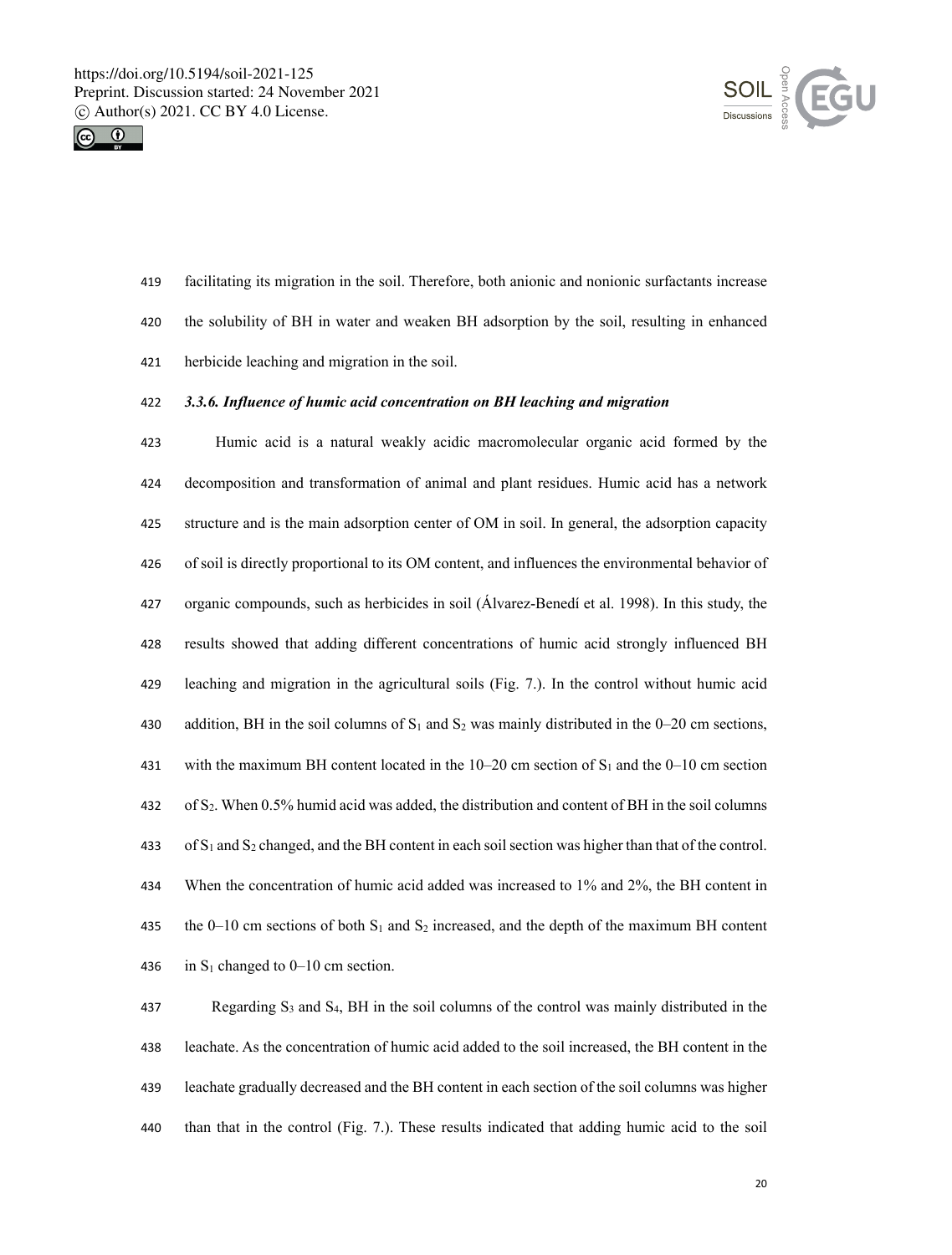



| 441        | blocked downward leaching and migration of BH in the agricultural soils, with this blocking    |  |  |  |  |  |  |  |  |
|------------|------------------------------------------------------------------------------------------------|--|--|--|--|--|--|--|--|
| 442        | effect increasing with an increasing concentration of humic acid. We speculated that adding    |  |  |  |  |  |  |  |  |
| 443        | humic acid to the soil reduced the soil pH and increased the soil OM content. According to     |  |  |  |  |  |  |  |  |
| 444        | previous research, the ability of soil to adsorb BH is negatively correlated with soil pH and  |  |  |  |  |  |  |  |  |
| 445        | positively correlated with soil OM content. Therefore, adding humic acid enhanced the BH       |  |  |  |  |  |  |  |  |
| 446        | adsorption capacity of the soil, blocking BH leaching and migration into the deeper soil.      |  |  |  |  |  |  |  |  |
| 447        | <b>Conclusions</b><br>4.                                                                       |  |  |  |  |  |  |  |  |
| 448        | This study explored the leaching and migration behavior of benzobicyclon hydrolysate           |  |  |  |  |  |  |  |  |
| 449        | in four different types of agricultural soil in China using soil thin-layer chromatography and |  |  |  |  |  |  |  |  |
| 450        | column leaching tests. The results indicated that this herbicide was moderately or less mobile |  |  |  |  |  |  |  |  |
| 451        | and difficult to leach in Ferralsols and Phaeozems, and highly mobile and easily leached in    |  |  |  |  |  |  |  |  |
| 452        | Anthrosols and Lixisols. Among the four types of agricultural soil, benzobicyclon hydrolysate  |  |  |  |  |  |  |  |  |
| 453        | had the lowest migration ability in Phaeozems and appeared safe to surface water and           |  |  |  |  |  |  |  |  |
| 454        | underground water. However, it possessed a moderate migration ability in Ferralsols, posing    |  |  |  |  |  |  |  |  |
| 455        | a threat to groundwater and drinking water. In Anthrosols and Lixisols, this herbicide showed  |  |  |  |  |  |  |  |  |
| 456        | a high migration ability and might pollute groundwater and drinking water.                     |  |  |  |  |  |  |  |  |
| 457        | <b>Ethical Approval (Not applicable)</b>                                                       |  |  |  |  |  |  |  |  |
| 458        | <b>Consent to Participate</b>                                                                  |  |  |  |  |  |  |  |  |
| 459        | All of the authors consent to participate in drafting of this manuscript                       |  |  |  |  |  |  |  |  |
| 460        | <b>Consent to Publish</b><br>All of the authors consent to Publish this manuscript             |  |  |  |  |  |  |  |  |
| 461<br>462 | <b>Authors Contributions</b>                                                                   |  |  |  |  |  |  |  |  |
| 463        | Lang Liu: Conceptualization, Methodology, Software, Investigation, Writing -Original           |  |  |  |  |  |  |  |  |
| 464        | Draft                                                                                          |  |  |  |  |  |  |  |  |
| 465        | Lei Rao: Validation, Formal analysis, Visualization                                            |  |  |  |  |  |  |  |  |
| 466        | Wenwen Zhou: Writing -Review & Editing                                                         |  |  |  |  |  |  |  |  |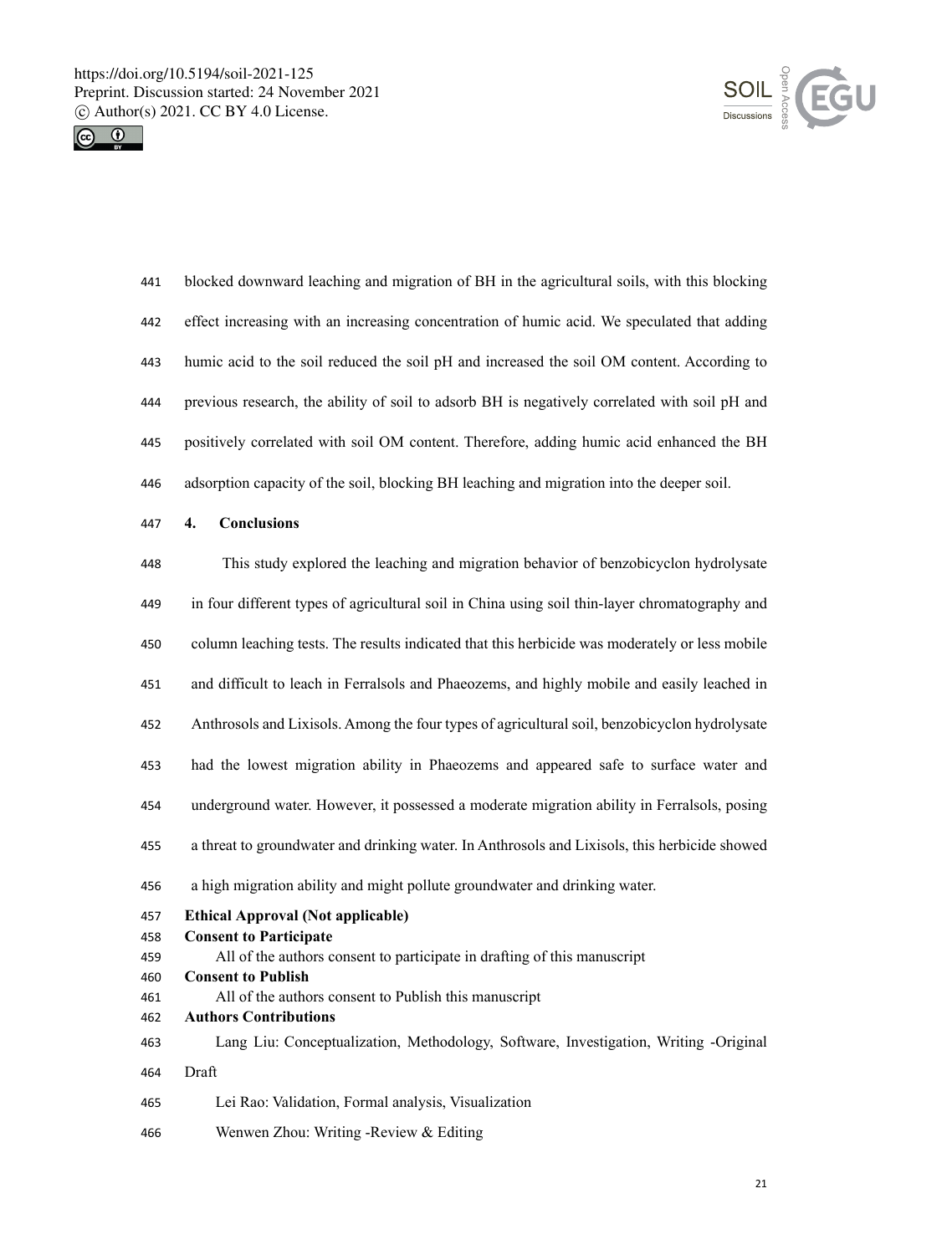



| 467               | Limei Tang: Writing -Review & Editing                                                                                                                                                                     |
|-------------------|-----------------------------------------------------------------------------------------------------------------------------------------------------------------------------------------------------------|
| 468               | Baotong Li: Resources, Writing -Review & Editing, Supervision Data Curation                                                                                                                               |
| 469               |                                                                                                                                                                                                           |
| 470               | <b>Funding</b>                                                                                                                                                                                            |
| 471               | This study was supported by the "13th Five-Year" National Key Research Program of                                                                                                                         |
| 472               | China (Grant No. 2017YFD0301604).                                                                                                                                                                         |
| 473               | <b>Competing Interests</b>                                                                                                                                                                                |
| 474               | The authors declare no competing financial interest.                                                                                                                                                      |
| 475<br>476<br>477 | Availability of data and materials<br>All data generated or analysed during this study are included in this published article                                                                             |
| 478               | <b>References</b>                                                                                                                                                                                         |
| 479<br>480<br>481 | Álvarez-Benedí J, Cartón A, Fernández J (1998): Sorption of tribenuron-methyl, chlorsulfuron,<br>and imazamethabenz-methyl by soils. Journal of Agricultural and Food Chemistry 46,<br>2840-2844          |
| 482               | Alwadani N, Fatehi P (2018): Synthetic and lignin-based surfactants: Challenges and                                                                                                                       |
| 483               | opportunities. Carbon Resources Conversion 1, 126-138                                                                                                                                                     |
| 484               | Ashour S, Kattan N (2013): Simultaneous Determination of Clidinium Bromide and                                                                                                                            |
| 485               | Chlordiazepoxide in Combined Dosage Forms by High-Performance Liquid                                                                                                                                      |
| 486               | Chromatography. J Pharm (Cairo) 2013, 417682-417682                                                                                                                                                       |
| 487<br>488<br>489 | Brabham C, Norsworthy JK, Sandoski CA, Varanasi VK, Schwartzlazaro LM (2019): Spray<br>deposition, adjuvants, and physiochemical properties affect benzobicyclon efficacy.<br>Weed Technology 33, 258-262 |
| 490               | Carvalho FP (2017): Pesticides, environment, and food safety. Food and Energy Security 6, 48-                                                                                                             |
| 491               | 60                                                                                                                                                                                                        |
| 492               | FAO I (1988): Revised Legend of the FAO-UNESCO Soil Map of the World. ISRIC Report 1                                                                                                                      |
| 493               | Fartyal D, Agarwal A, James D, Borphukan B, Ram B, Sheri V, Agrawal PK, Achary VMM,                                                                                                                       |
| 494               | Reddy MK (2018): Developing dual herbicide tolerant transgenic rice plants for                                                                                                                            |
| 495               | sustainable weed management. Scientific Reports 8, 11598                                                                                                                                                  |
| 496               | Ferrero A, Vidotto F, Gennari M, Negre M (2001): Behavior of cinosulfuron in paddy surface                                                                                                                |
| 497<br>498        | waters, sediments, and ground water. Journal of environmental quality 30, 131-140<br>Haigh SD (1996): A review of the interaction of surfactants with organic contaminants in soil.                       |
| 499               | Science of the Total Environment 185, 161-170                                                                                                                                                             |
| 500               | Haskis P, Mantzos N, Hela D, Patakioutas G, Konstantinou I (2019): Effect of biochar on the                                                                                                               |
| 501               | mobility and photodegradation of metribuzin and metabolites in soil-biochar thin-layer                                                                                                                    |
| 502               | chromatography plates. International Journal of Environmental Analytical Chemistry                                                                                                                        |
| 503               | 99, 310-327                                                                                                                                                                                               |
| 504               | Jackson M (1958): Soil chemical analysis prentice Hall. Inc., Englewood Cliffs, NJ 498                                                                                                                    |
| 505               | Jamet P, Thoisydur J (1988): Pesticide mobility in soils: assessment of the movement of                                                                                                                   |
| 506               | isoxaben by soil thin-layer chromatography. Bulletin of Environmental Contamination                                                                                                                       |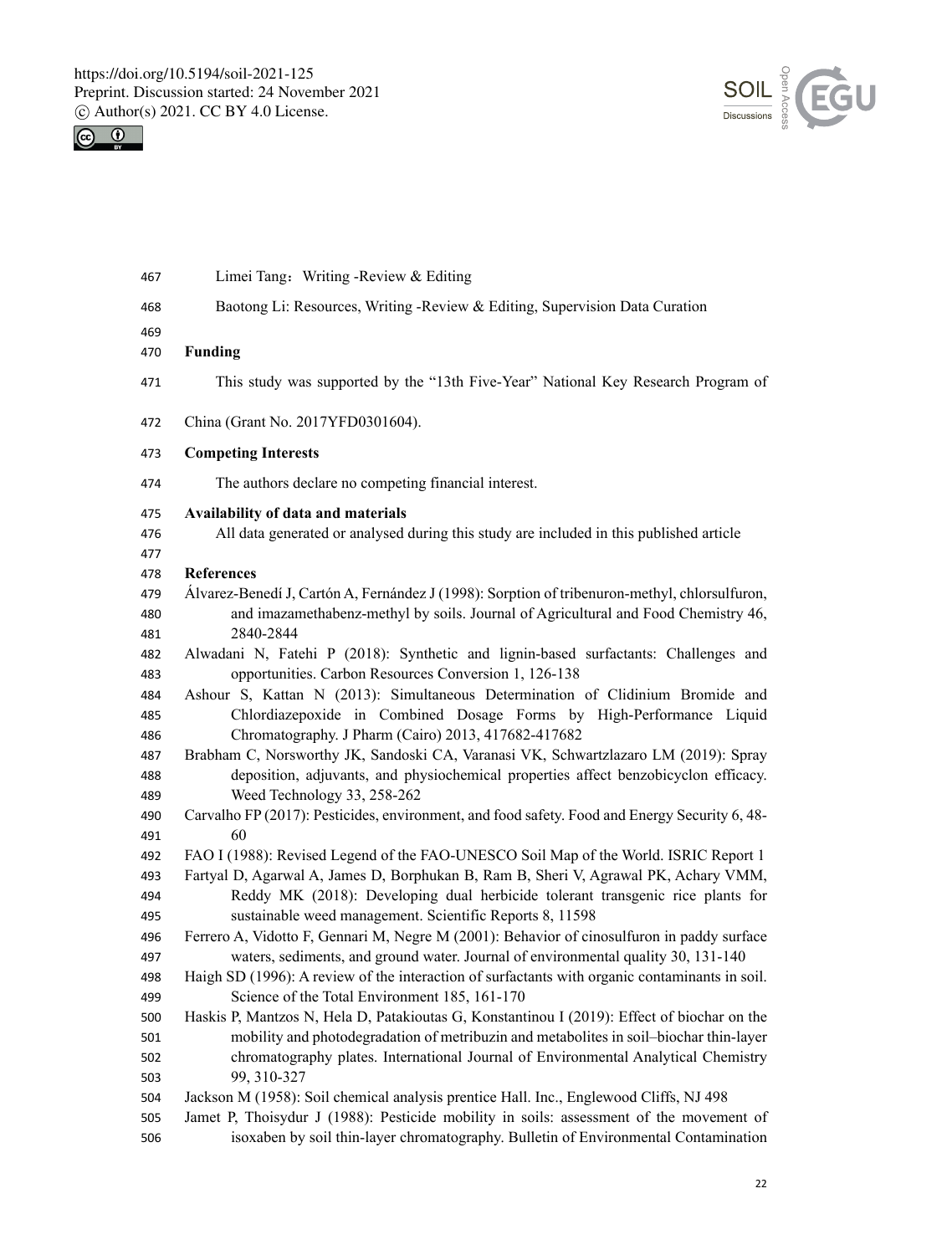



| 507 | and Toxicology 41, 135-142                                                                     |  |  |  |  |  |  |  |  |
|-----|------------------------------------------------------------------------------------------------|--|--|--|--|--|--|--|--|
| 508 | Konstantinou IK, Zarkadis AK, Albanis TA (2001): Photodegradation of selected herbicides in    |  |  |  |  |  |  |  |  |
| 509 | various natural waters and soils under environmental conditions. Journal of                    |  |  |  |  |  |  |  |  |
| 510 | environmental quality 30, 121-130                                                              |  |  |  |  |  |  |  |  |
| 511 | Kumari U, Singh SB, Singh N (2020): Sorption and leaching of flucetosulfuron in soil. Journal  |  |  |  |  |  |  |  |  |
| 512 | of Environmental Science and Health, Part B, 1-8                                               |  |  |  |  |  |  |  |  |
| 513 | Laabs V, Amelung W, Pinto A, Altstaedt A, Zech W (2000): Leaching and degradation of corn      |  |  |  |  |  |  |  |  |
| 514 | and soybean pesticides in an Oxisol of the Brazilian Cerrados. Chemosphere 41, 1441-           |  |  |  |  |  |  |  |  |
| 515 | 1449                                                                                           |  |  |  |  |  |  |  |  |
| 516 | Li Y, Nie J, Chang W, Xu G, Farooq S, Liu M, Zhang J (2020): Enantioselective behavior         |  |  |  |  |  |  |  |  |
| 517 | analysis of chiral fungicide tetraconazole in apples with UPLC-MS/MS. Food Control             |  |  |  |  |  |  |  |  |
| 518 | 116, 107305                                                                                    |  |  |  |  |  |  |  |  |
| 519 | Liu J, Zhou JH, Guo QN, Ma LY, Yang H (2020): Physiochemical assessment of environmental       |  |  |  |  |  |  |  |  |
| 520 | behaviors of herbicide atrazine in soils associated with its degradation and                   |  |  |  |  |  |  |  |  |
| 521 | bioavailability to weeds. Chemosphere 262, 127830                                              |  |  |  |  |  |  |  |  |
| 522 | Liu Y, Lonappan L, Brar SK, Yang S (2018): Impact of biochar amendment in agricultural soils   |  |  |  |  |  |  |  |  |
| 523 | on the sorption, desorption, and degradation of pesticides: a review. Science of the Total     |  |  |  |  |  |  |  |  |
| 524 | Environment 645, 60-70                                                                         |  |  |  |  |  |  |  |  |
| 525 | McKnight BM, Webster EP, Blouin DC (2018): Benzobicyclon Activity on Common Louisiana          |  |  |  |  |  |  |  |  |
| 526 | Rice Weeds. Weed Technology 32, 314-318                                                        |  |  |  |  |  |  |  |  |
| 527 | Morrissey CA, Devries JH, Sanchezbayo F, Liess M, Cavallaro MC, Liber KA (2015):               |  |  |  |  |  |  |  |  |
| 528 | Neonicotinoid contamination of global surface waters and associated risk to aquatic            |  |  |  |  |  |  |  |  |
| 529 | invertebrates: A review. Environment International 74, 291-303                                 |  |  |  |  |  |  |  |  |
| 530 | Muhammad Ashraf B, Shafi Muhammad N, Syed Tufail Hussain S, Muhammad Iqbal B (2012):           |  |  |  |  |  |  |  |  |
| 531 | Adsorption and leaching potential of imidacloprid pesticide through alluvial soil.             |  |  |  |  |  |  |  |  |
| 532 | American Journal of analytical chemistry 2012                                                  |  |  |  |  |  |  |  |  |
| 533 | Nations AOftU (1998): World reference base for soil resources, 3. Food & Agriculture Org.      |  |  |  |  |  |  |  |  |
| 534 | NY (2014): NY/T 788-2018 Guideline for the Testing of pesticide residues in crops[S].          |  |  |  |  |  |  |  |  |
| 535 | Beijing: China Agriculture Press                                                               |  |  |  |  |  |  |  |  |
| 536 | OECD (2004): Test No. 312: Leaching in Soil Columns                                            |  |  |  |  |  |  |  |  |
| 537 | Oliveira Jr R, Koskinen W, Ferreira F (2001): Sorption and leaching potential of herbicides on |  |  |  |  |  |  |  |  |
| 538 | Brazilian soils. Weed Research 41, 97-110                                                      |  |  |  |  |  |  |  |  |
| 539 | Oppong F, Sagar G (1992): The activity and mobility of triasulfuron in soil as influenced by   |  |  |  |  |  |  |  |  |
| 540 | organic matter, duration, amount and frequency of rain. Weed Research 32, 157-165              |  |  |  |  |  |  |  |  |
| 541 | Piper CS (1950): Soil and plant analysis.                                                      |  |  |  |  |  |  |  |  |
| 542 | Porel A, Sanyal Y, Kundu A (2014): Simultaneous HPLC determination of 22 components of         |  |  |  |  |  |  |  |  |
| 543 | essential oils; method robustness with experimental design. Indian J Pharm Sci 76, 19-         |  |  |  |  |  |  |  |  |
| 544 | 30                                                                                             |  |  |  |  |  |  |  |  |
| 545 | Powles SB, Yu Q (2010): Evolution in Action: Plants Resistant to Herbicides. Annual Review     |  |  |  |  |  |  |  |  |
| 546 | of Plant Biology 61, 317-347                                                                   |  |  |  |  |  |  |  |  |
| 547 | Rao L, Luo J, Zhou W, Zou Z, Tang L, Li B (2020): Adsorption-desorption behavior of            |  |  |  |  |  |  |  |  |
| 548 | benzobicyclon hydrolysate in different agricultural soils in China. Ecotoxicology and          |  |  |  |  |  |  |  |  |
| 549 | Environmental Safety 202, 110915                                                               |  |  |  |  |  |  |  |  |
| 550 | Sabale R, Shabeer TPA, Dasgupta S, Utture SC, Banerjee K, Oulkar DP, Adsule PG, Deshmukh       |  |  |  |  |  |  |  |  |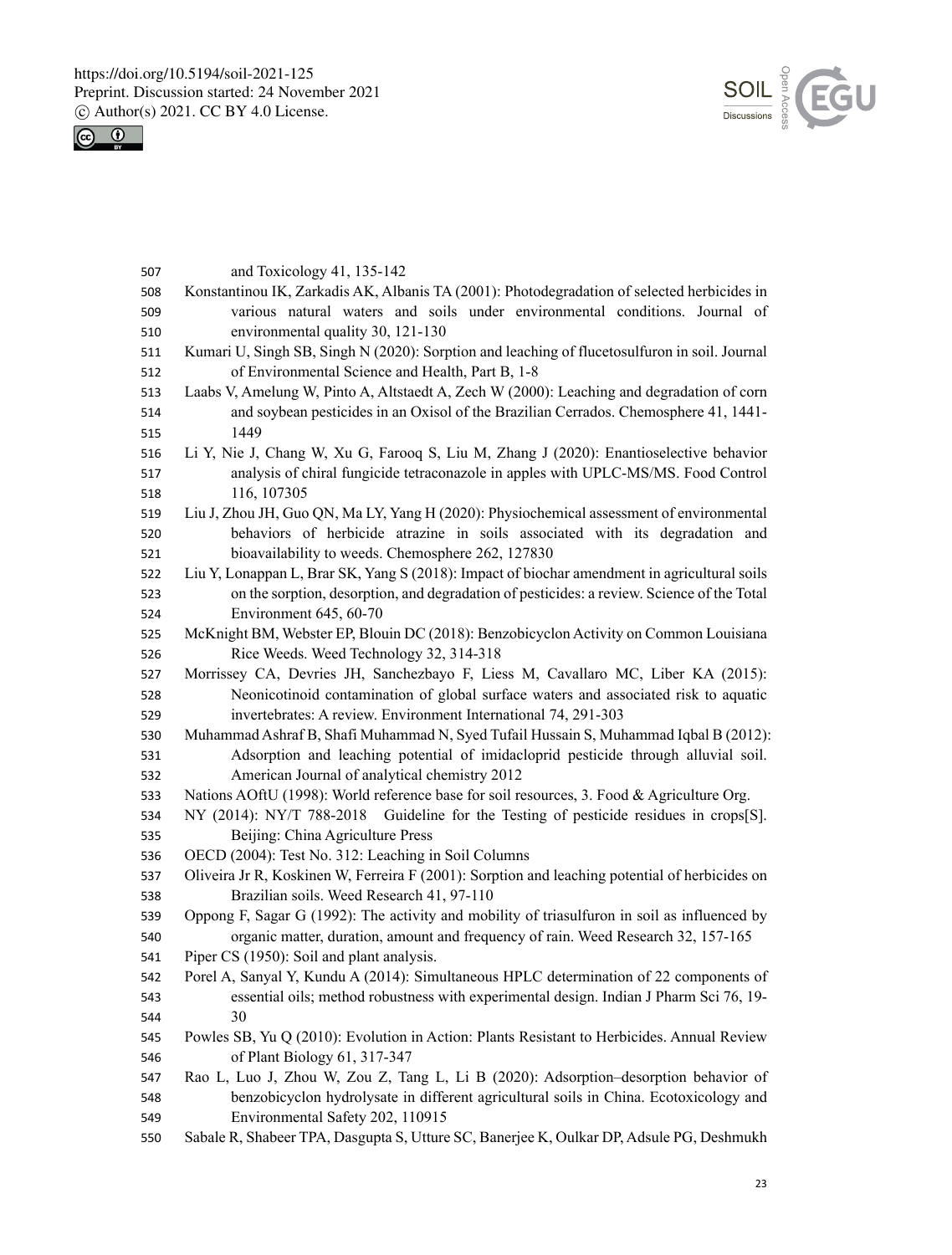



| 551 | MB (2015): Adsorption-desorption and leaching behavior of kresoxim-methyl in                         |
|-----|------------------------------------------------------------------------------------------------------|
| 552 | different soils of India: kinetics and thermodynamic studies. Environmental Monitoring               |
| 553 | and Assessment 187, 436-436                                                                          |
| 554 | Şengül $\ddot{U}$ (2016): Comparing determination methods of detection and quantification limits for |
| 555 | aflatoxin analysis in hazelnut. Journal of Food and Drug Analysis 24, 56-62                          |
| 556 | Sheng G, Xu S, Boyd SA (1996): Mechanism (s) controlling sorption of neutral organic                 |
| 557 | contaminants by surfactant-derived and natural organic matter. Environmental science                 |
| 558 | & technology 30, 1553-1557                                                                           |
| 559 | Van Almsick A (2009): New HPPD-inhibitors - a proven mode of action as a new hope to solve           |
| 560 | current weed problems. Outlooks on Pest Management 20, 27-30                                         |
| 561 | Walker A, WELCH SJ (1989): The relative movement and persistence in soil of chlorsulfuron,           |
| 562 | metsulfuron-methyl and triasulfuron. Weed Research 29, 375-383                                       |
| 563 | Walkley A, Black IA (1934): An examination of the Degtjareff method for determining soil             |
| 564 | organic matter, and a proposed modification of the chromic acid titration method. Soil               |
| 565 | science 37, 29-38                                                                                    |
| 566 | Wang Y, Wang A, Wang C, Cui B, Sun C, Zhao X, Zeng Z, Shen Y, Gao F, Liu G (2017):                   |
| 567 | Synthesis and characterization of emamectin-benzoate slow-release microspheres with                  |
| 568 | different surfactants. Scientific reports 7, 1-9                                                     |
| 569 | Willett CD, Grantz EM, Sena MG, Lee JA, Brye KR, Clarke JA (2020): Soil sorption                     |
| 570 | characteristics of benzobicyclon hydrolysate and estimated leaching risk in soils used               |
| 571 | for rice production. Environmental Chemistry, -                                                      |
| 572 | Williams KL, Tjeerdema RS (2016): Hydrolytic activation kinetics of the herbicide                    |
| 573 | benzobicyclon in simulated aquatic systems. Journal of agricultural and food chemistry               |
| 574 | 64, 4838-4844                                                                                        |
| 575 | Williams KL, Gladfelder JJ, Quigley LL, Ball DB, Tjeerdema RS (2017): Dissipation of the             |
| 576 | herbicide benzobicyclon hydrolysate in a model California rice field soil. Journal of                |
| 577 | Agricultural and Food Chemistry 65, 9200-9207                                                        |
| 578 | Younes M, Galal-Gorchev H (2000): Pesticides in drinking water—a case study. Food and                |
| 579 | chemical toxicology 38, S87-S90                                                                      |
| 580 | Younes M, Galalgorchev H (2000): Pesticides in drinking water--a case study. Food and                |
| 581 | Chemical Toxicology 38                                                                               |
| 582 | Zhu L, Chen B, Shen X (2000): Sorption of phenol, p-nitrophenol, and aniline to dual-cation          |
| 583 | organobentonites from water. Environmental Science & Technology 34, 468-475                          |
| 584 |                                                                                                      |
| 585 |                                                                                                      |
| 586 |                                                                                                      |
| 587 |                                                                                                      |
| 588 |                                                                                                      |
| 589 |                                                                                                      |
| 590 |                                                                                                      |
| 591 |                                                                                                      |
| 592 |                                                                                                      |
| 593 |                                                                                                      |
| 594 |                                                                                                      |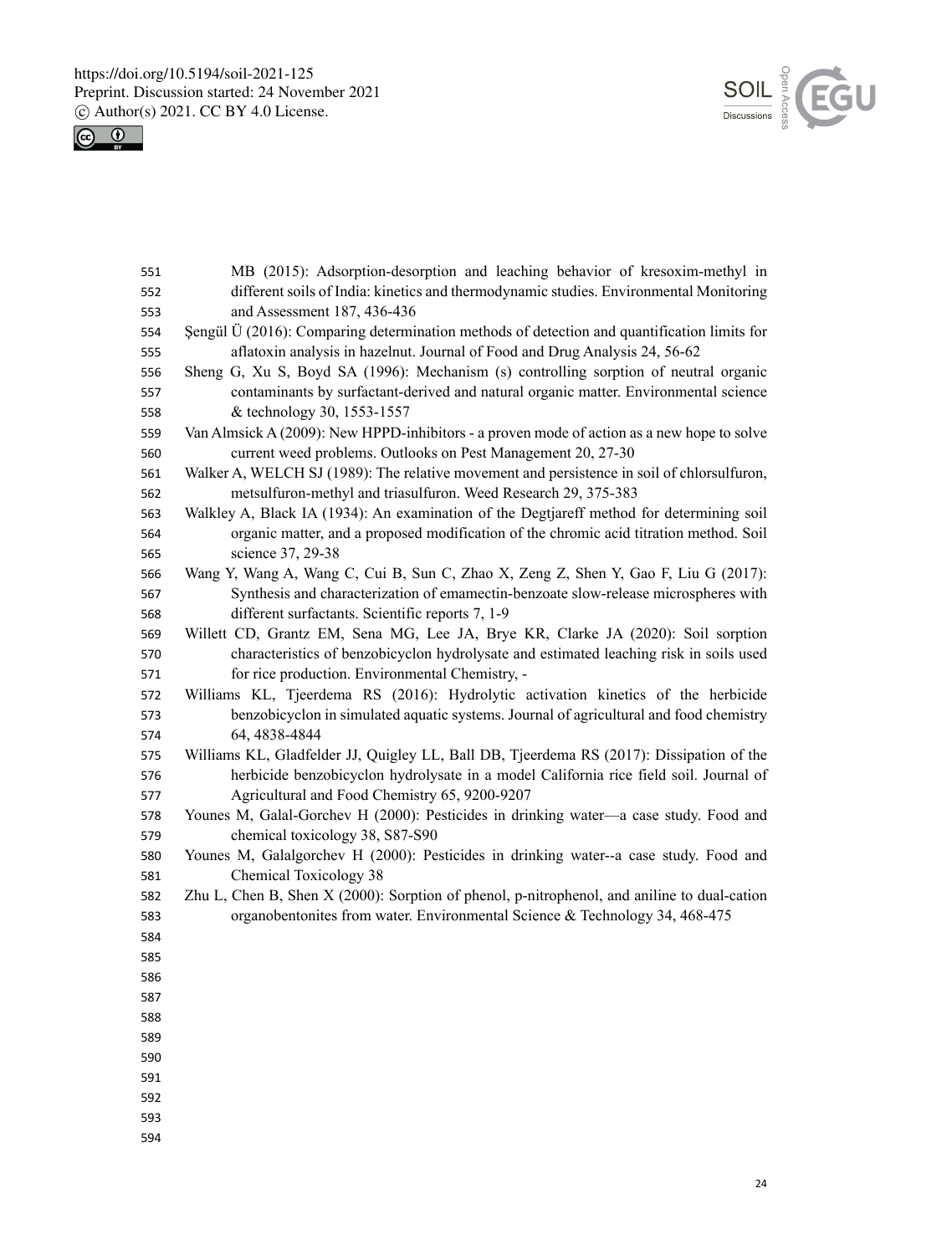



596 Sampling sites and basic physicochemical properties of four different agricultural soils in

# 597 China

| Soil                          |                       | Texture<br>Classificatio |                       |                   |             |                              |    | <b>CEC</b>         | OC   | <b>OM</b> |
|-------------------------------|-----------------------|--------------------------|-----------------------|-------------------|-------------|------------------------------|----|--------------------|------|-----------|
| Site<br>(latitude, longitude) |                       | n                        | Sand<br>$\frac{1}{2}$ | Silt<br>(%)       | Clay<br>(%) | Type                         | pH | $(\text{cmol/kg})$ | (%)  | $(\%)$    |
| $S_1$                         | Nanchang, Jiangxi     | Ferralsols               |                       | 26.68 14.39 58.93 |             | Clay $4.74$                  |    | 12.50              | 0.40 | 0.69      |
|                               | (N28°46', E115°36')   |                          |                       |                   |             |                              |    |                    |      |           |
| S <sub>2</sub>                | Haerbin, Heilongjiang | Phaeozems                |                       |                   |             | 18.52 36.24 45.24 Sandy 6.24 |    | 34.18              | 1.35 | 2.04      |
|                               | (N41°36', E127°53')   |                          |                       |                   |             | loam                         |    |                    |      |           |
| $S_3$                         | Ningbo, Zhejiang      | Anthropos                |                       |                   |             | 41.16 22.24 36.60 Loam 7.06  |    | 14.98              | 0.24 | 0.42      |
|                               | (N29°14', E121°48')   |                          |                       |                   |             |                              |    |                    |      |           |
| S <sub>4</sub>                | Yichang, Hubei        | Lixisols                 |                       |                   |             | 62.75 23.18 14.07 Sandy 7.17 |    | 9.34               | 0.14 | 0.23      |
|                               | (N35°06', E118°21')   |                          |                       |                   |             |                              |    |                    |      |           |

# 598 CEC, cation exchange capacity; OC, organic carbon content; and OM, organic matter content.

599

600

601

602

- 603
- 604
- 605
- 606
- 607
- 608
- 609
-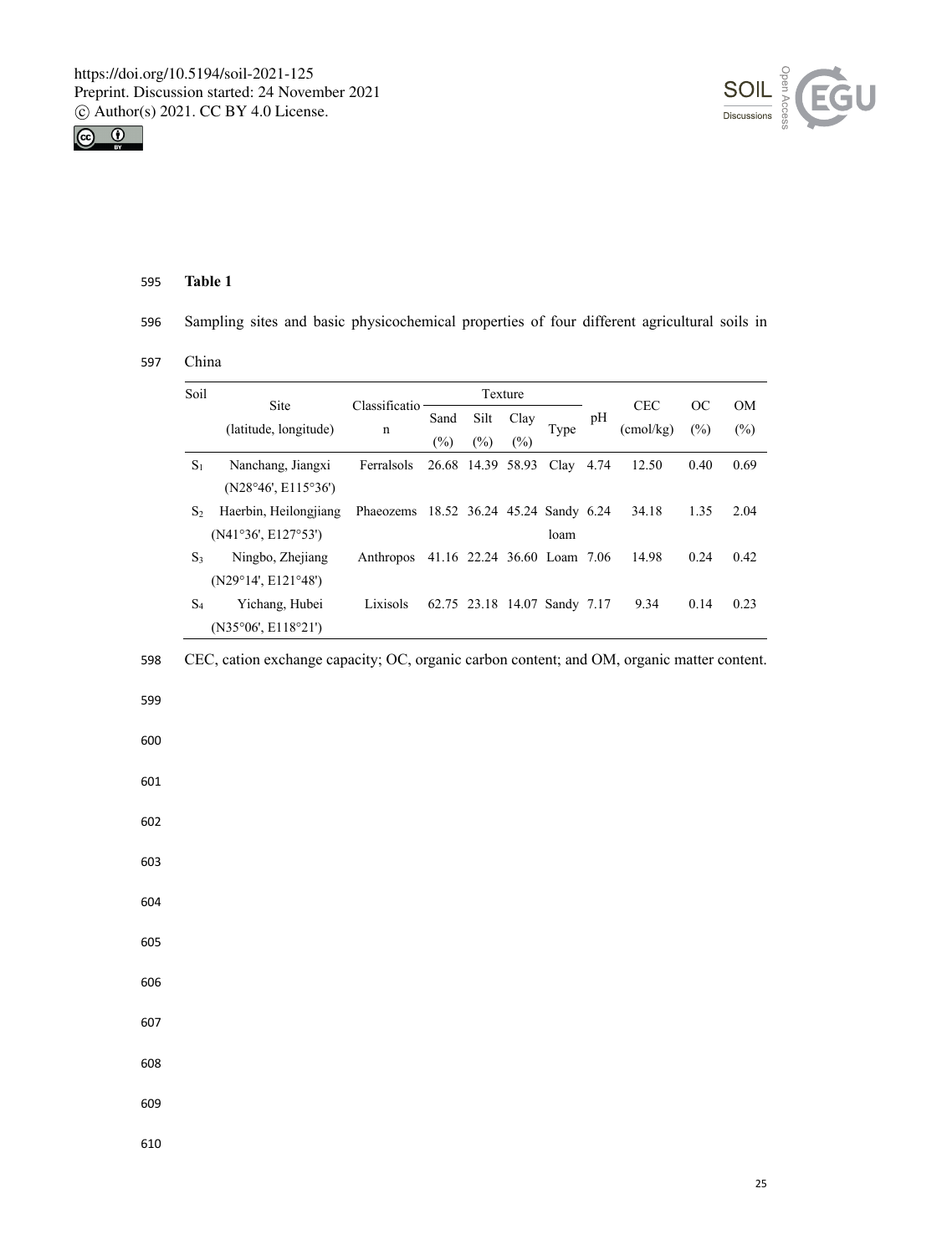



- 612 Linear equation, coefficient of determination  $(R^2)$ , limit of detection (LOD), limit of
- 613 quantification (LOQ), matrix effect (ME), accuracy and precision of benzobicyclon
- 614 hydrolysate in different matrices

|            | Matrix         | Regression                      | $\mathbb{R}^2$<br><b>LOD</b><br>LOQ<br><b>ME</b><br>Average recovery $(\% )$ |         |         | Relative standard |                              |     |                        |                  |      |                               |
|------------|----------------|---------------------------------|------------------------------------------------------------------------------|---------|---------|-------------------|------------------------------|-----|------------------------|------------------|------|-------------------------------|
|            |                | equation                        |                                                                              | (mg/kg) | (mg/kg) |                   |                              |     |                        | deviation $(\%)$ |      |                               |
|            |                |                                 |                                                                              |         |         |                   | 0.1                          | 0.5 | 1.0                    | 0.1              | 0.5  | 1.0                           |
|            |                |                                 |                                                                              |         |         |                   |                              |     |                        |                  |      | mg/kg mg/kg mg/kg mg/kg mg/kg |
|            |                | Methanol y=23.419x+0.916 1.0000 |                                                                              |         |         |                   |                              |     |                        |                  |      |                               |
|            | Water          | $y=21.886x+1.145$ 0.9992 0.0063 |                                                                              |         | 0.0208  |                   | 0.93 101.09 97.75 97.61 6.18 |     |                        |                  | 1.99 | 3.62                          |
|            | S <sub>1</sub> | y=23.855x-0.493                 | 0.9999                                                                       | 0.0139  | 0.0464  |                   | 1.02 88.19 87.21 84.16 3.38  |     |                        |                  | 1.41 | 2.52                          |
|            | $S_2$          | $y=23.452x+0.699$ 0.9999 0.0150 |                                                                              |         | 0.0501  | 1.00              | 87.68 81.79 84.16 4.67       |     |                        |                  | 4.38 | 1.92                          |
|            | $S_3$          | y=25.785x-0.643                 | 0.9998                                                                       | 0.0067  | 0.0223  | 1.10              |                              |     | 94.48 93.72 94.82 7.87 |                  | 3.15 | 0.56                          |
|            | $S_4$          | $y=23.567x+3.330$ 0.9990 0.0165 |                                                                              |         | 0.0550  | 1.01              |                              |     | 95.49 92.63 92.02 3.38 |                  | 4.11 | 0.76                          |
| 615        |                |                                 |                                                                              |         |         |                   |                              |     |                        |                  |      |                               |
| 616        |                |                                 |                                                                              |         |         |                   |                              |     |                        |                  |      |                               |
| 617        |                |                                 |                                                                              |         |         |                   |                              |     |                        |                  |      |                               |
| 618        |                |                                 |                                                                              |         |         |                   |                              |     |                        |                  |      |                               |
| 619<br>620 |                |                                 |                                                                              |         |         |                   |                              |     |                        |                  |      |                               |
| 621        |                |                                 |                                                                              |         |         |                   |                              |     |                        |                  |      |                               |
| 622        |                |                                 |                                                                              |         |         |                   |                              |     |                        |                  |      |                               |
| 623        |                |                                 |                                                                              |         |         |                   |                              |     |                        |                  |      |                               |
| 624        |                |                                 |                                                                              |         |         |                   |                              |     |                        |                  |      |                               |
| 625        |                |                                 |                                                                              |         |         |                   |                              |     |                        |                  |      |                               |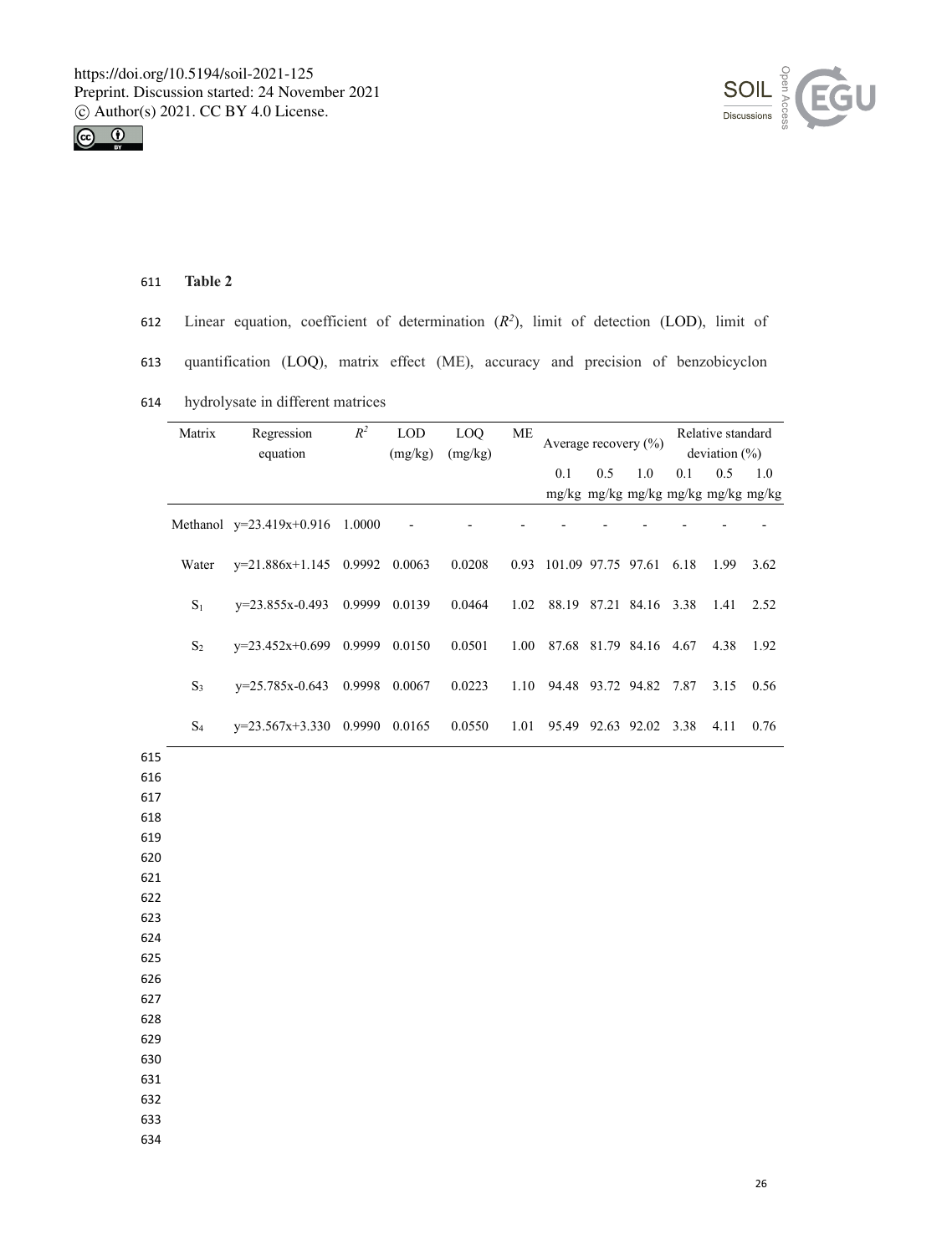



# Distribution and content of benzobicyclon hydrolysate in thin soil layers

| Soil           | Benzobicyclon hydrolysate content $(\mu g)$ |                 |                 |                 |                 |                 |       |  |  |
|----------------|---------------------------------------------|-----------------|-----------------|-----------------|-----------------|-----------------|-------|--|--|
|                | $0 - 2.5$ cm                                | $2.5 - 5$ cm    | $5 - 7.5$ cm    | $7.5 - 10$ cm   | $10-12.5$ cm    | $12.5 - 15$ cm  | $R_f$ |  |  |
| $S_1$          | $1.67 \pm 0.03$                             | $2.36\pm0.08$   | $3.2 \pm 0.13$  | $1.44 \pm 0.04$ | $0.59 \pm 0.02$ | $0.17 \pm 0.01$ | 0.45  |  |  |
| S <sub>2</sub> | $2.99 \pm 0.27$                             | $4.3 \pm 0.31$  | $1.4 \pm 0.08$  | $0.89 \pm 0.05$ | $0.11 \pm 0.01$ | ND.             | 0.34  |  |  |
| $S_3$          | $0.07 \pm 0.01$                             | $0.3 \pm 0.02$  | $1.09 \pm 0.09$ | $2.48\pm$       | $3.86\pm0.31$   | $1.44 \pm 0.11$ | 0.75  |  |  |
| $S_4$          | $0.05 \pm 0.01$                             | $0.18 \pm 0.01$ | $0.23 \pm 0.01$ | $0.64 \pm 0.03$ | $2.71 \pm 0.21$ | $5.67 \pm 0.46$ | 0.90  |  |  |

| 637 | S <sub>1</sub> to S <sub>4</sub> are defined in Table 1. $R_f$ , mobility retention factor. Values are the means (n = 3). |
|-----|---------------------------------------------------------------------------------------------------------------------------|
| 638 |                                                                                                                           |
| 639 |                                                                                                                           |
| 640 |                                                                                                                           |
| 641 |                                                                                                                           |
| 642 |                                                                                                                           |
| 643 |                                                                                                                           |
| 644 |                                                                                                                           |
| 645 |                                                                                                                           |
| 646 |                                                                                                                           |
| 647 |                                                                                                                           |
| 648 |                                                                                                                           |
| 649 |                                                                                                                           |
| 650 |                                                                                                                           |
| 651 |                                                                                                                           |
| 652 |                                                                                                                           |
| 653 |                                                                                                                           |
| 654 |                                                                                                                           |
| 655 |                                                                                                                           |
| 656 |                                                                                                                           |
| 657 |                                                                                                                           |
| 658 |                                                                                                                           |
| 659 |                                                                                                                           |
| 660 |                                                                                                                           |
| 661 |                                                                                                                           |
| 662 |                                                                                                                           |
| 663 |                                                                                                                           |
|     |                                                                                                                           |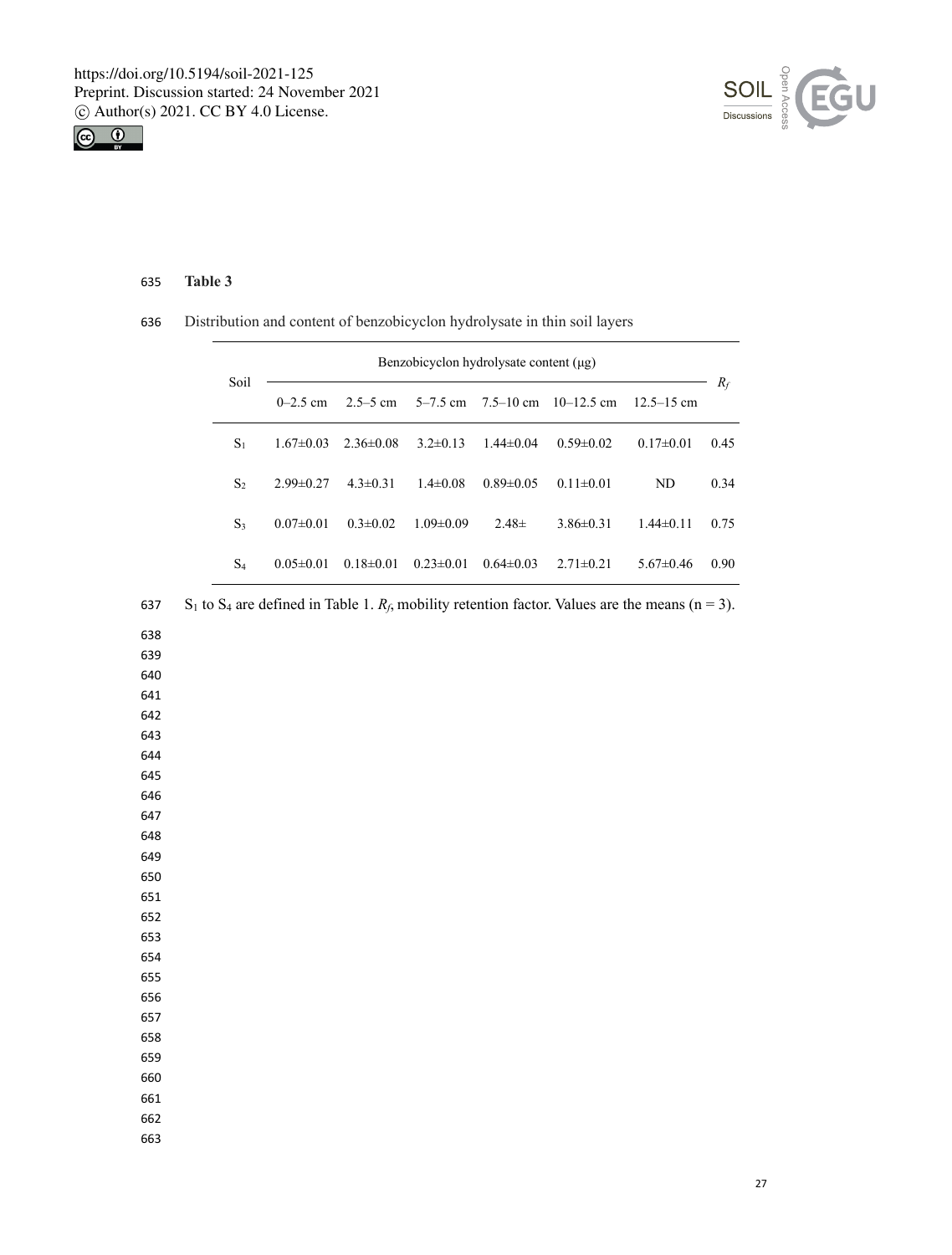



665 Linear correlations between the mobility retention factor  $(R_f)$  of benzobicyclon hydrolysate and

|  | Soil property           | Sand<br>(%) | Silt<br>$(\%)$ | Clay<br>(%) | pH    | <b>CEC</b><br>(cmol/kg) | OC<br>(%) | <b>OM</b><br>$(\%)$ |
|--|-------------------------|-------------|----------------|-------------|-------|-------------------------|-----------|---------------------|
|  | Slope                   | 72.654      | $-11.135$      | $-61.520$   | 3.089 | $-31.765$               | $-1.752$  | $-2.649$            |
|  | Intercept               | $-7.042$    | 30.708         | 76.237      | 4.418 | 37.126                  | 1.601     | 2.461               |
|  | significance level      | 0.027       | 0.681          | 0.152       | 0.285 | 0.263                   | 0.181     | 0.160               |
|  | Correlation coefficient | 0.919       | 0.102          | 0.720       | 0.511 | 0.543                   | 0.671     | 0.706               |

666 the physicochemical properties of agricultural soils

667 S1 to S4 are defined in Table 1. *Rf*, The mobility retention factor; CEC, cation exchange capacity;

668 OC, organic carbon content; and OM, organic matter content

- 669
- 670

# 671 **Table 5**

- 672 The content (*Ri*) of benzobicyclon hydrolysate (BH) in the soil and leachate samples after
- 673 leaching with 250 mL of CaCl<sub>2</sub> solution for 48 h

| Soil           | $R_I$            | R <sub>2</sub>   | $R_3$            | $R_{4}$          |       | $R_3+R_4$ $R_2+R_3+R_4$ |
|----------------|------------------|------------------|------------------|------------------|-------|-------------------------|
| $S_1$          | $26.87 \pm 1.01$ | $43.48 \pm 1.58$ | $20.91 \pm 0.89$ | $8.74 \pm 0.24$  | 29.65 | 73.13                   |
| S <sub>2</sub> | $66.35 \pm 2.35$ | $25.63 \pm 0.92$ | $8.02 \pm 0.46$  | $0.00 \pm 0.00$  | 8.02  | 33.65                   |
| $S_3$          | $4.54\pm0.12$    | $10.45 \pm 0.54$ | 21.49±1.01       | $63.52\pm1.93$   | 85.01 | 95.46                   |
| $S_4$          | $2.11 \pm 0.08$  | $4.11 \pm 0.36$  | $11.71 \pm 0.69$ | $82.06 \pm 2.56$ | 93.78 | 97.89                   |

674 S<sub>1</sub> to S<sub>4</sub> are defined in Table 1.  $R_1$ ,  $R_2$ ,  $R_3$ , and  $R_4$  represent the mass fraction of BH recovered

675 from the 0–10, 10–20, and 20–30 cm soil sections and the leachate in the total amount of BH

676 added, respectively. Values are the mean  $(n = 3)$ .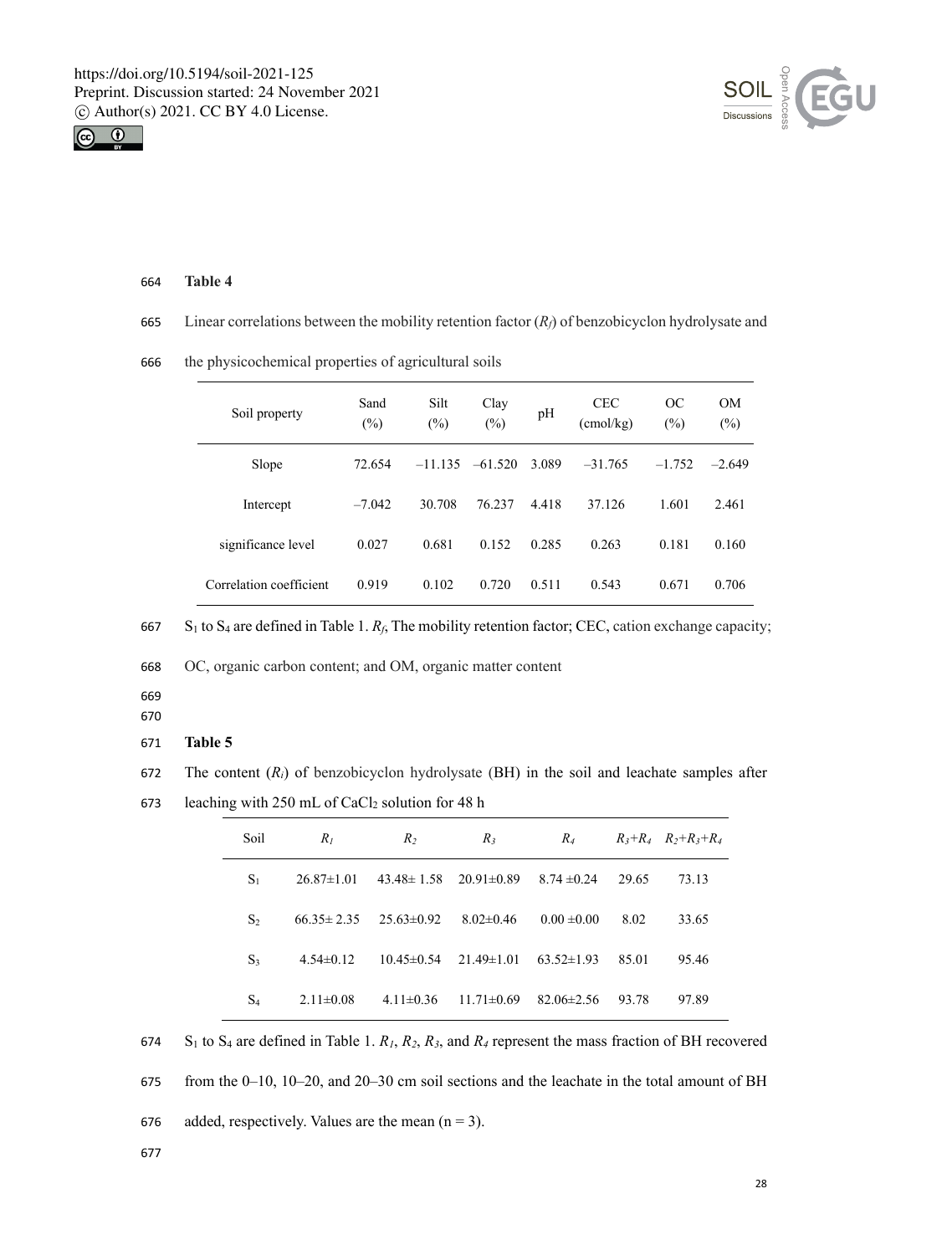



#### 678 **Figure captions**

- 679 **Fig. 1.** Typical chromatograms of benzobicyclon hydrolysate (BH) in methanol and soil. A.
- 680 Blank sample of S4; B. 0.5 mg/L standard product of BH; C. Soil sample spiked with 0.5 mg/L
- 681 BH
- 682 **Fig. 2.** The distribution and content of benzobicyclon hydrolysate (BH) in soil columns of four
- 683 different soil types after leaching with 250 mL of CaCl<sub>2</sub> solution for 48 h (S<sub>1</sub> to S<sub>4</sub> are defined
- 684 in Table 1). Ri represents the mass fraction of BH recovered from the 0–10, 10–20, and 20–30
- 685 cm soil sections or the leachate in the total amount of BH added, respectively. Values are the
- 686 means  $\pm$  standard error (n = 3).
- 687 **Fig. 3**. The distribution and content of benzobicyclon hydrolysate in soil columns after leaching
- 688 under different application dosages of benzobicyclon hydrolysate  $(S_1 \text{ to } S_4 \text{ are defined in Table})$
- 689 1). Values are the means  $\pm$  standard error (n = 3).
- 690 **Fig. 4.** The distribution and content of BH in soil columns after leaching with different rainfall
- 691 amounts (S<sub>1</sub> to S<sub>4</sub> are defined in Table 1). Values are the means  $\pm$  standard error (n = 3).

692 **Fig. 5.** The distribution and content of BH in soil columns after leaching with different pH

- 693 levels (S<sub>1</sub> to S<sub>4</sub> are defined in Table 1). Values are the means  $\pm$  standard error (n = 3).
- 694 **Fig. 6.** The distribution and content of BH in soil columns after leaching in the presence of 695 different surfactants (S<sub>1</sub> to S<sub>4</sub> are defined in Table 1). Values are the means  $\pm$  standard error (n 696  $= 3$ ).
- 697 **Fig. 7.** The distribution and content of BH in soil columns after leaching with the addition of 698 different concentrations of humic acid (S<sub>1</sub> to S<sub>4</sub> are defined in Table 1). Values are the means  $\pm$ 699 standard error  $(n = 3)$ .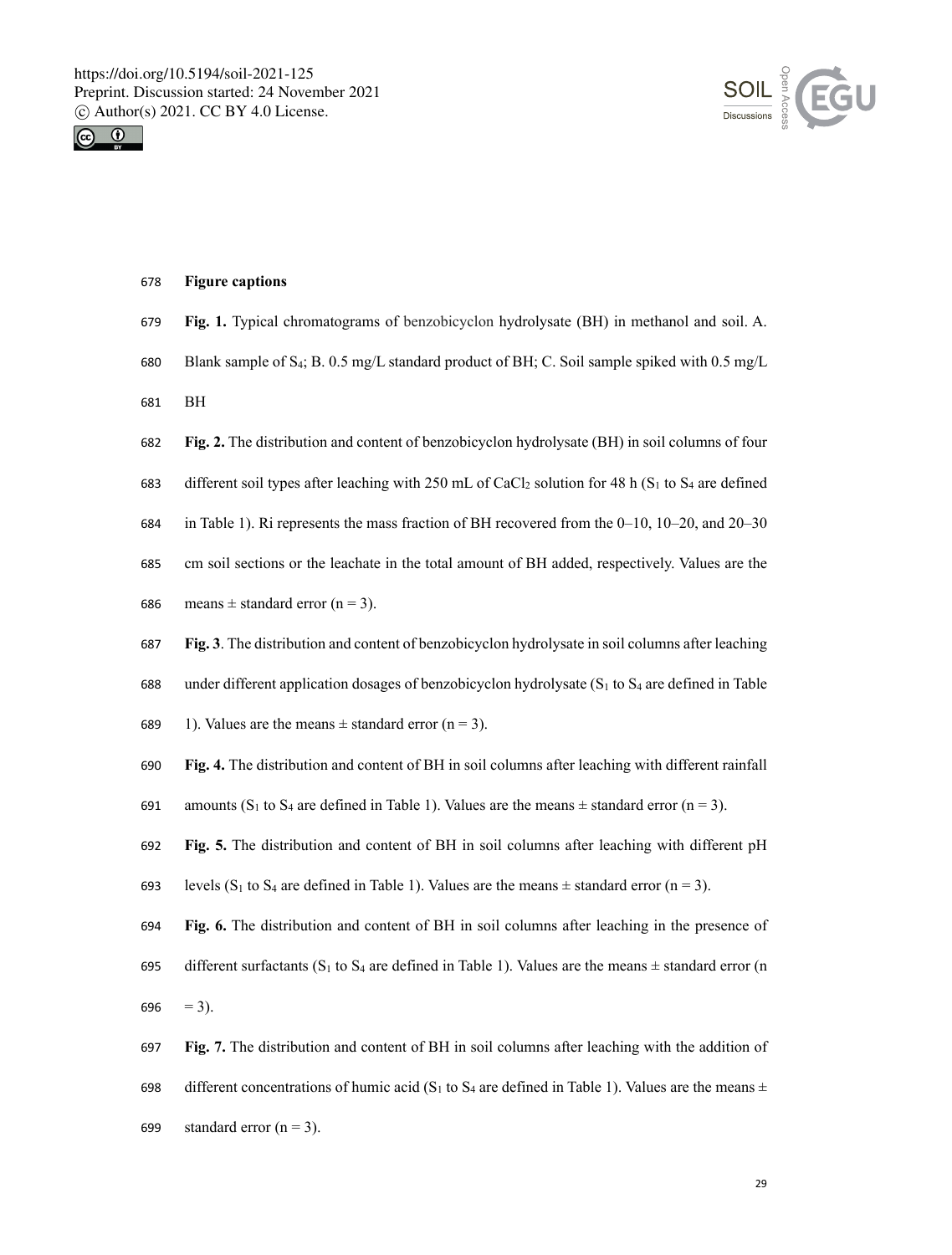





701 **Fig. 1.** Typical chromatograms of benzobicyclon hydrolysate (BH) in methanol and soil. A.



703 BH

704 705





707 **Fig. 2.** The distribution and content of benzobicyclon hydrolysate (BH) in soil columns of four 708 different soil types after leaching with 250 mL of CaCl<sub>2</sub> solution for 48 h (S<sub>1</sub> to S<sub>4</sub> are defined 709 in Table 1). Ri represents the mass fraction of BH recovered from the 0–10, 10–20, and 20–30 710 cm soil sections or the leachate in the total amount of BH added, respectively. Values are the 711 means  $\pm$  standard error (n = 3). 712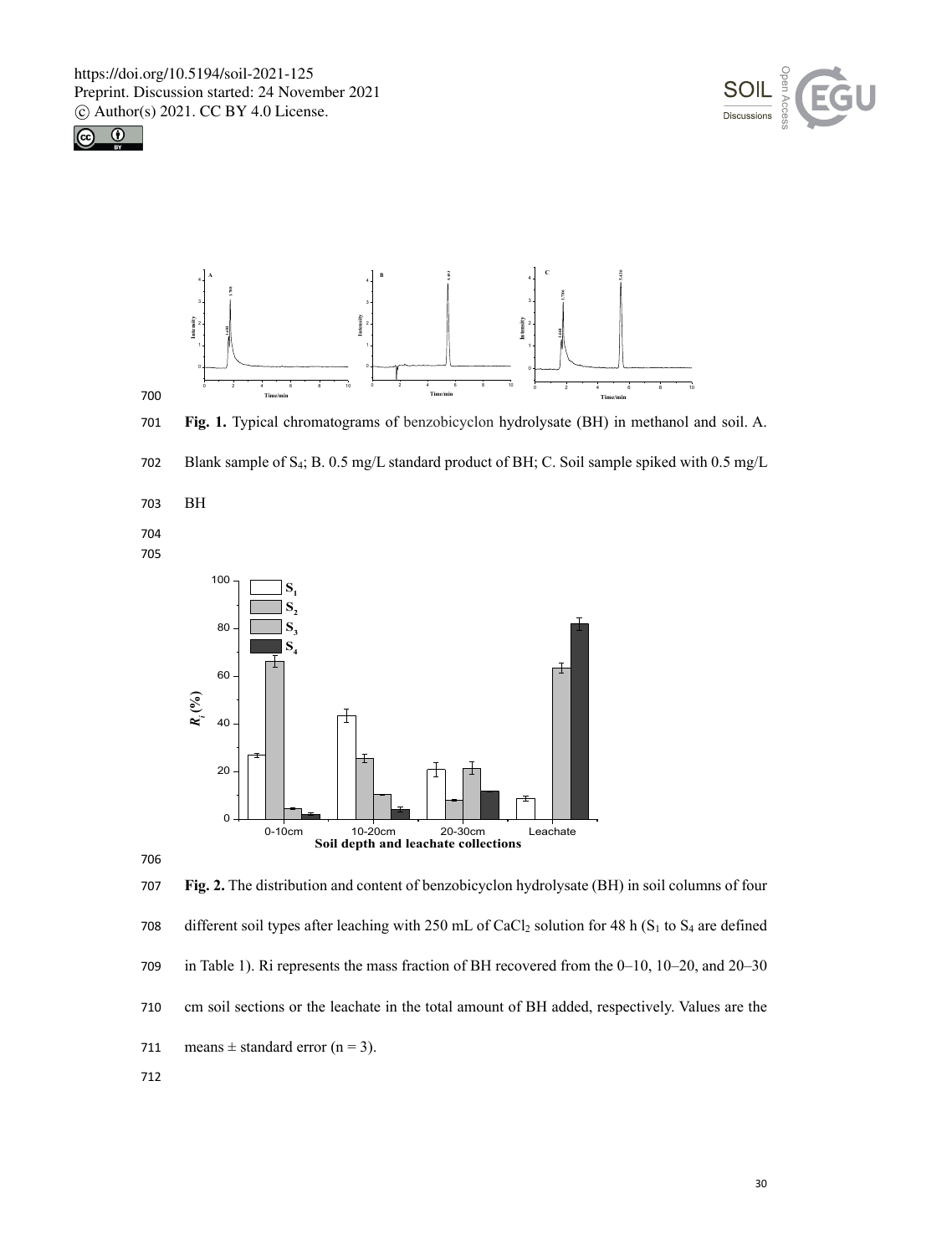







714 **Fig. 3**. The distribution and content of benzobicyclon hydrolysate in soil columns after leaching

715 under different application dosages of benzobicyclon hydrolysate (S<sub>1</sub> to S<sub>4</sub> are defined in Table



717





719 **Fig. 4.** The distribution and content of BH in soil columns after leaching with different rainfall

720 amounts (S<sub>1</sub> to S<sub>4</sub> are defined in Table 1). Values are the means  $\pm$  standard error (n = 3).

721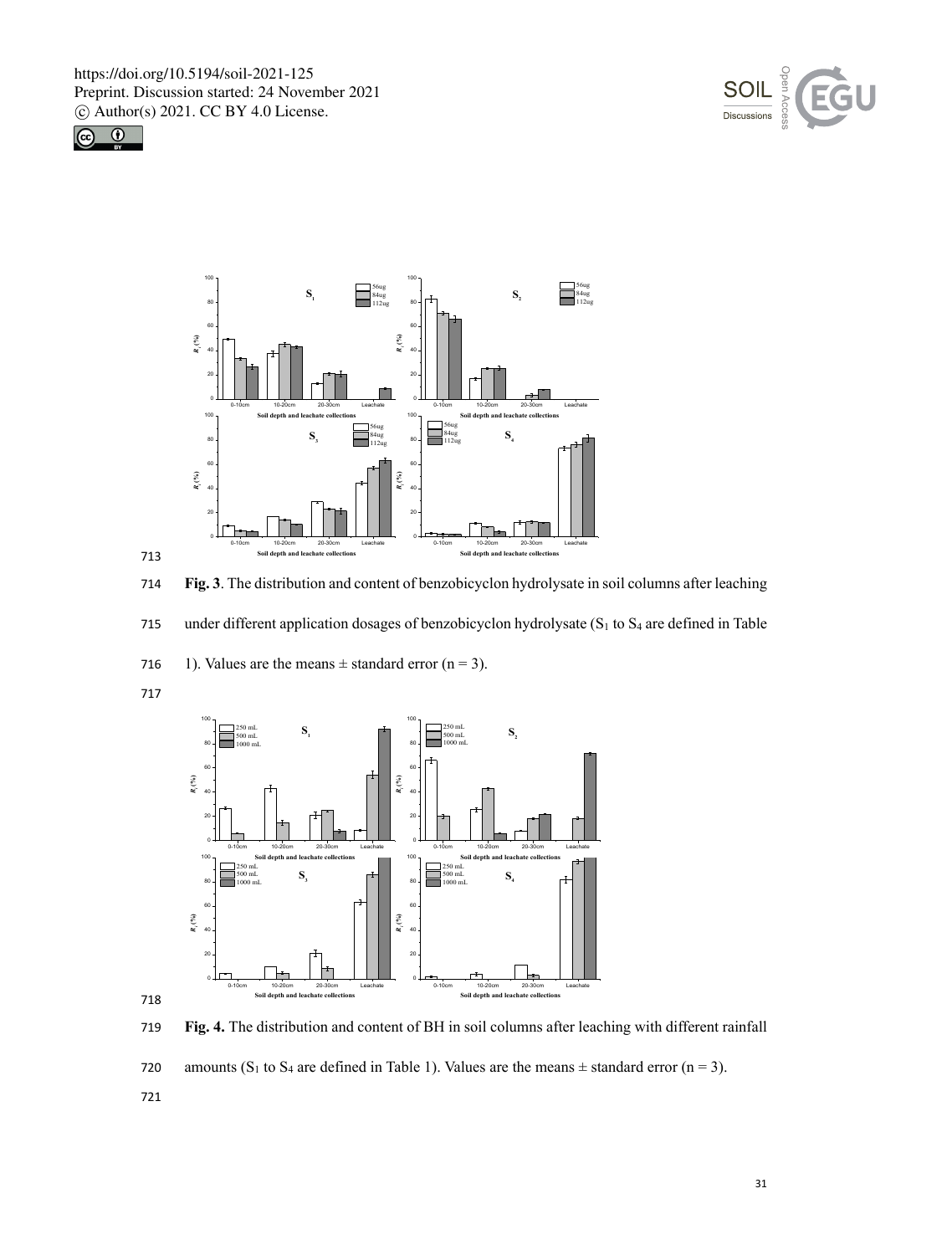





723 **Fig. 5.** The distribution and content of BH in soil columns after leaching with different pH





725

722

726 **Fig. 6.** The distribution and content of BH in soil columns after leaching in the presence of 727 different surfactants (S<sub>1</sub> to S<sub>4</sub> are defined in Table 1). Values are the means  $\pm$  standard error (n 728  $= 3$ ).